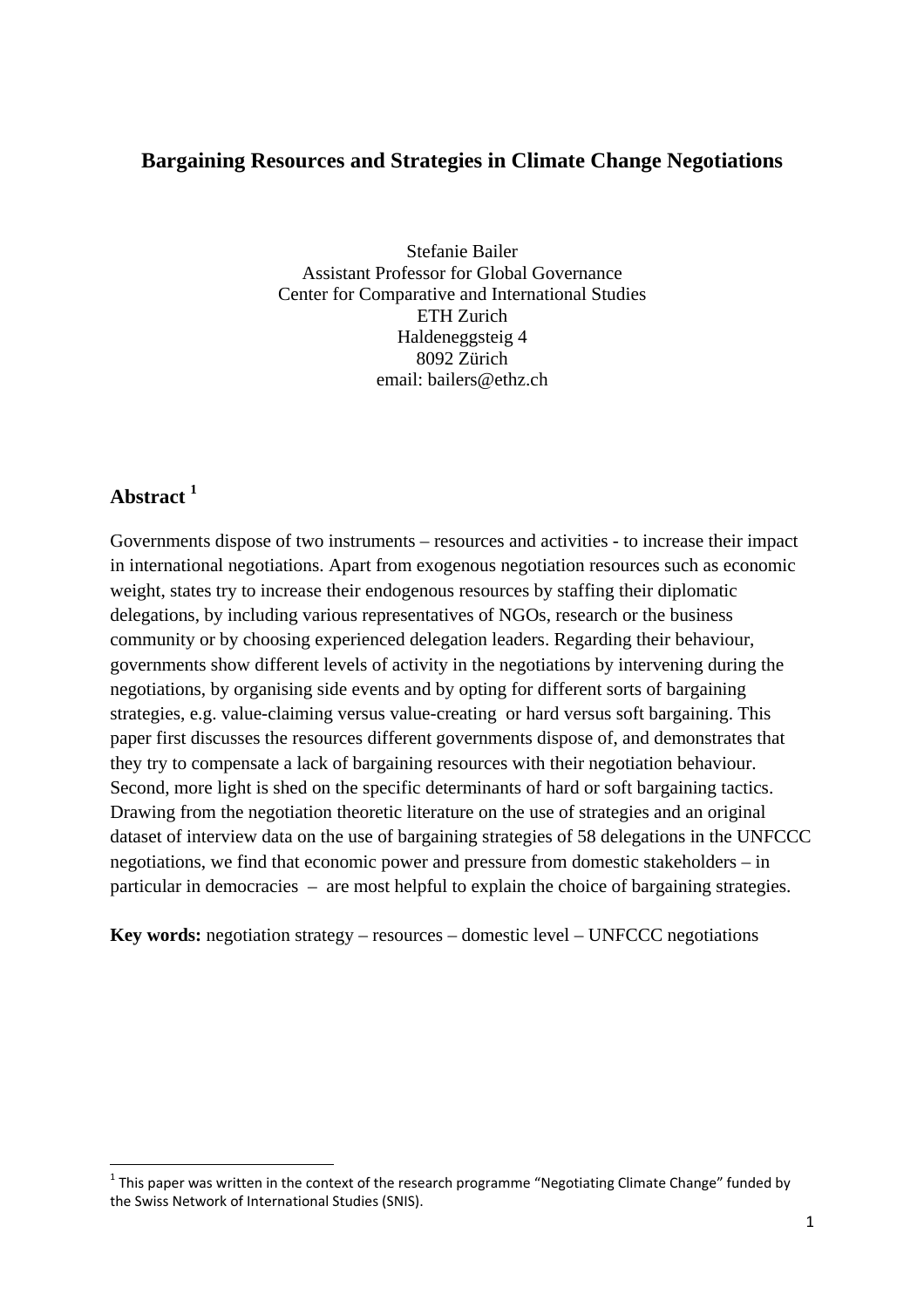### **Introduction**

Governments in international negotiations dispose of two main instruments to improve their success during negotiations: resources and behaviour. On the one hand they can improve their negotiation resources by preparing and staffing their delegations with experienced diplomats, by including external experts from academia or the non-governmental sector in the hope to increase their power (Zartman and Rubin 2002). On the other hand they can choose a certain negotiation behaviour with which they try to realise their negotiation goals and find a solution for the negotiations. So far, we have relatively little systematic knowledge on the use of bargaining resources and choice of strategies in international and in particular climate change negotiations. Most of the existing studies have investigate only a certain aspect of negotiation behaviour such as the choice of strategies (Wagner, 1999) or they have discussed why states organize side events (Hjerpe and Linnér, 2010) or include NGOs in their delegations (Böhmelt, 2011). In this study I analyse the negotiation resources and negotiation activities in particular strategies which were used by the governments participating the UNFCCC negotiations in Copenhagen 2009. I can demonstrate that negotiation activities such as interventions are used to compensate for a lack of resources which is a new insight in the domain of international negotiation resources. Moreover, I analyse in the second part of the paper the choice of negotiation strategies to analyse which structural, domestic and delegation-specific variables determine the choice of a negotiation strategy.

### **Background**

The Copenhagen UNFCCC negotiations were characterized by the high expectations policymakers, the public and the media held before the summit and the disappointing lowestcommon-denominator outcome at the end of two intense negotiation sessions (Dimitrov, 2010). The largest environmental negotiation gathering ever attracted a lot of attention since it was insinuated that the future of the global climate was to be decided at this event. The importance of this climate summit was illustrated by the 40000 participants and by the unusual length the heads of states were actually debating. Generally in such events the two or three last days are reserved for the government leaders to negotiate, in Copenhagen it was a whole week. Events such as the leak of a memo of the Danish presidency to the Guardian or the Danish ignorance of procedural details by creating the "Friends of the Chair" informal group to the dismay of the developing countries illustrate the importance of the diplomatic rules and behaviour during international summits (Dimitrov, 2010). Too many extreme positions, a too ambitious negotiation goal and lack of transparency during the negotiations were cited a reasons for the negotiation failure (Dimitrov, 2010). This underlines that the actual course of negotiations, the bargaining strategies and diplomatic resources are thought to have an effect on the outcome of negotiations.

 Governments prepare carefully for such negotiations by choosing their positions, their delegations and by developing negotiation strategies since they gather that they might influence their negotiation success. The political science negotiation literature combines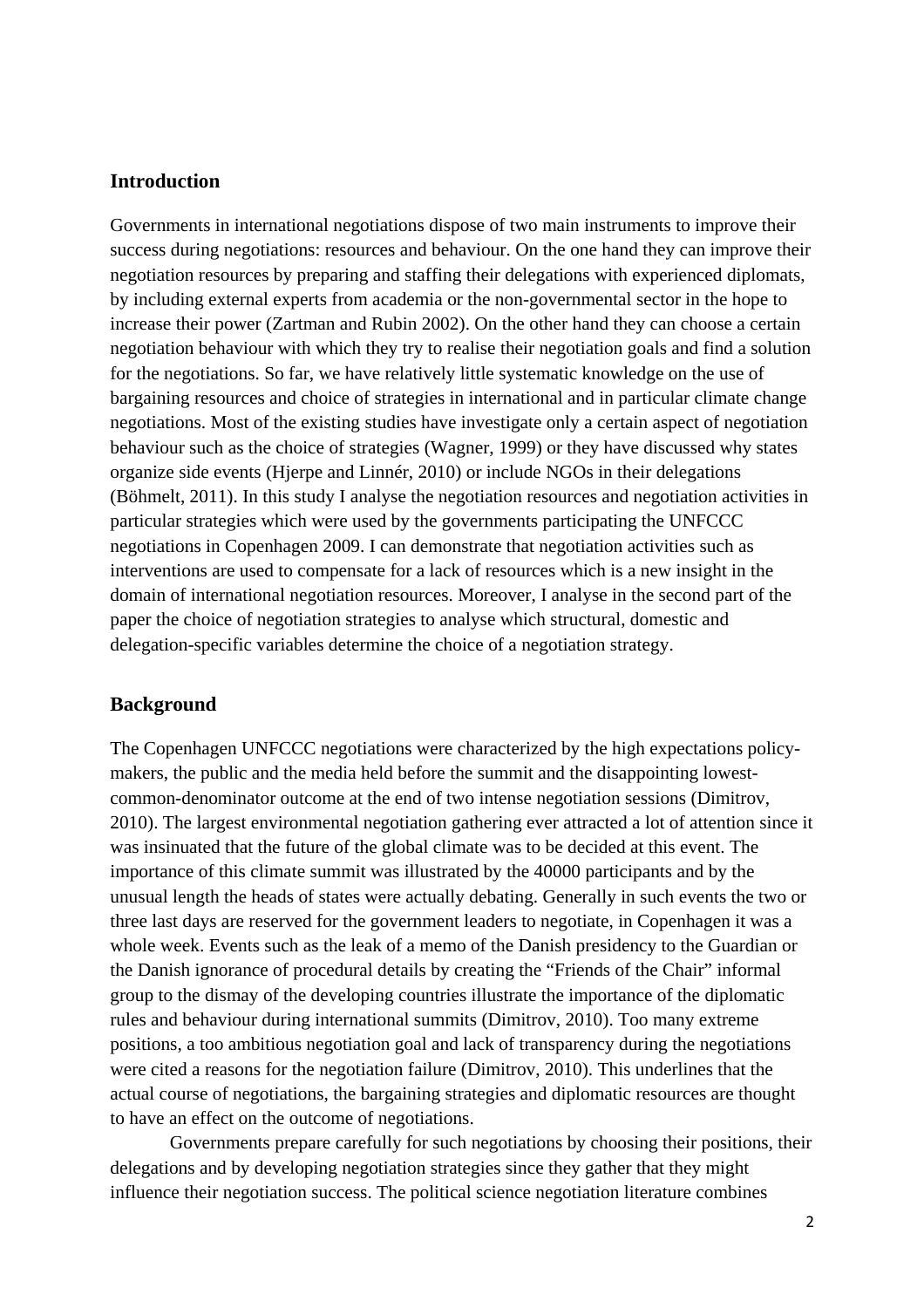various strands of the social sciences to analyse such activities. On the one hand it uses approaches from the game-theoretical literature where very parsimonious models identifying actors, their goals and capabilities are used to predict bargaining outcomes (for an application of such models in European Union negotiations see Thomson et al (2006)). On the other hand disciplines such as psychological and behavioural sciences add additional insights to the understanding of negotiations since the parsimonious game-theoretical models ignore too many aspects which seem influential such as the personality of the negotiators, their perception of the situation and similar individual components(Jönsson, 2002; Rubin, 2002b). Benefiting from all of these approaches are studies located in the so-called "negotiation analysis" literature which makes use of these ideas from various disciplines (Kremenyuk, 2002).

Based on these various insights I consider both resources and negotiation behaviour as essential components of a government's diplomatic attempt to realize its foreign policy goal in international negotiations. A government can decide how it uses its resources to staff its delegation, how actively it uses its various diplomatic instruments such as interventions and which negotiation tactics it uses in a negotiation. I will look at the delegations and the diplomatic instruments in the first part of this study in order to descriptively demonstrate which means are used in climate change negotiations.

#### **Negotiation Resources: Size and Composition of Delegations and Diplomatic Experience**

Although it is commonly assumed that thorough preparation and a high level of information improve the chances for success in negotiations (Barry and Friedman, 1998; Druckman, 1994; Murnighan, 1992) we have yet little systematic knowledge on the ways governments try to improve this preparation and information level. Also practical negotiation advice for climate negotiations suggests planning, expertise and background as helpful for achieving goals (Gupta, 2000). One way to do this is to improve the possible impact of a negotiation delegation by its quantity and quality. The more members and the more experience a delegation encompasses the faster a delegation can react to new proposals and the more information can be gathered about the course of negotiations or the positions of possible coalition partners and therelike.

In the UNFCCC Copenhagen negotiations the delegations varied strongly as to their size: Technically, Denmark had the largest delegation on 526 people which is explained by the fact that they were heading the negotiations. Amongst the participants, the Brazilian delegation was the largest with 450 delegates followed by China (333), the EU (309), and the US (273). The smallest delegations with only 3 to 5 delegates were sent by Turkmenistan, Yemen, Somalia, Honduras and Dominica. In graph 1 I show the delegation sizes of some of the key players in the Copenhagen negotiations. The average delegation size was 54 members, and quite obviously the major players exceed this substantially with China's huge delegation (333 people) in stark contrast to the rather small Indian delegation of 77 delegates. Unsurprisingly, the AOSIS countries have on average a small delegation of 16 people, as was expected by the non-Annex1 countries.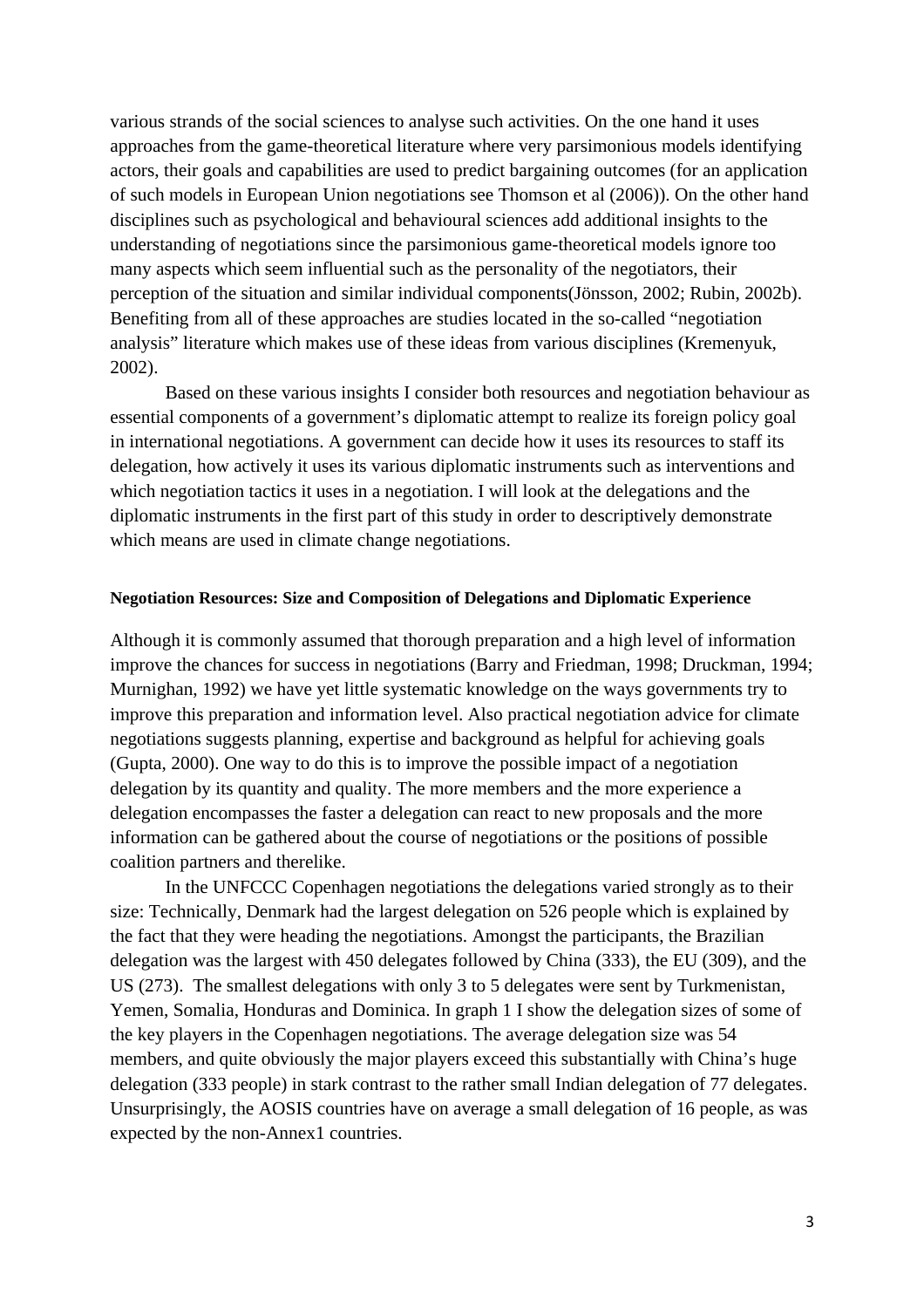

**Graph 1: Negotiation Experience, Delegation Diversity and Size of the most important negotiators** 

Generally, the delegation size can partly be explained with the economic strength of a state; the correlation coefficient of delegation size with the GDP is 0.49. This coefficient is not as high that it would not leave room for additional explanations such as the resolve or administrative capacity of a state.

Next to the size of delegations, governments can empower their delegations with third party actors by the so-called 'borrowing power from external actors'. Very popular in the realm of climate change negotiations is the inclusion of researchers, but common are also invitations to NGOs (Böhmelt, 2011; Raustiala, 2001), media and business representatives into delegations. An example for this is the extensive cooperation of AOSIS with the Foundation of International Law and Development (FIELD). NGOs and their inclusion in negotiation delegations are considered a helpful tool to gain influence of bargaining parties (Betsill and Corell, 2001); moreover these actors provide expertise and information (Raustiala, 2001). In the Copenhagen climate change negotiations 59% of the delegations which we had interviewed had included researchers. Just the same percentage of delegations reported to have included NGOs, whereas only 31% included representatives from industry and 25% from the media. In the case of NGOs their inclusion is often mere window-dressing to increase the legitimacy of a country's negotiation attempts (Böhmelt, 2011).

In graph 1, a measure for the diversity of the negotiation delegation is shown. If the measure equals one, only one third party representative (NGO, business, media or research) is represented, if it has the value of four all sorts of actors were represented. As for our countries shown here, this was the case only for the US.

When we compare the composition of the delegation between Annex 1 and non-Annex 1 countries we find that NGOs are included in both groups, whereas the developed countries include more researchers (67% of Annex 1 countries include researchers in contrast to 55% of non Annex I countries) but fewer media representatives. Distinct is the difference when it comes to the inclusion of industry groups: only 25% of developing countries include industry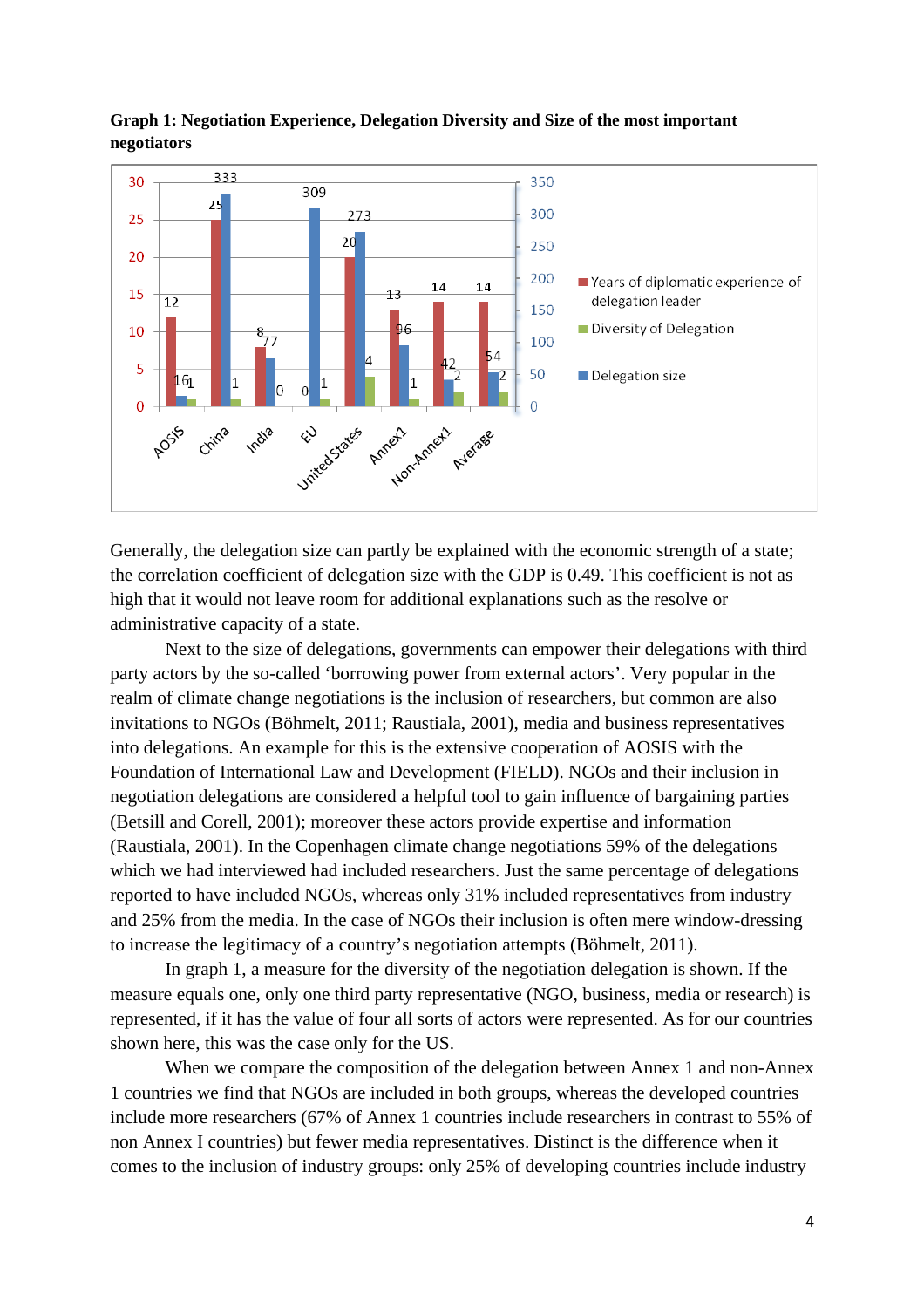representatives in contrast to 44% of Annex 1 countries. This might be one indicator that business representatives have better access in developed country delegations.

In graph 1 another diplomatic resource – the negotiation experience of the delegation leader is shown; this variable will be used later on in a multivariate model explaining the choice of negotiation strategies. Particularly, experimental bargaining studies illustrate that prenegotiation experience influences the negotiation outcomes (Druckman, 1968). But also the more political science oriented negotiation literature underlines the importance of negotiator personalities (Rubin, 2002a) although it is generally accepted that leaders function in context which has to be taken into account . Interestingly, there is hardly a difference between Annex1 and non-Annex1 countries. Both groups have leaders with an average number of 14 years which is similar to the overall delegation average (no value is reported for the EU). More remarkable are the differences again between China and India where China seems again to act more professionally than India by employing a much more experienced diplomat. Nevertheless, the chief negotiator of the Indian delegation, Mr Ramesh, is said to have impressive negotiation qualities which are not reflected in the mere number of years of delegation experience (see our case study about India in the UNFCCC in Michaelowa/Michaelowa 2011 in the framework of our research project).

#### **Negotiation Behaviour: Side Events, Research, Interventions and Strategies**

Negotiation delegations can also distinguish themselves by their behaviour and their activities during the negotiations. Determination and interest in a certain negotiation outcome might motivate certain delegations to compensate their lack of resources with choosing certain negotiation behaviour. In the context of climate change negotiations we investigate the frequency of organizing side events, the demand for further scientific research, the activity of making interventions during negotiations, and the choice between hard and soft bargaining strategies.

In graph 3 the interview results for additional diplomatic activities apart from negotiation strategies are displayed. Firstly*,* we asked the delegation representatives and experts how often they organized side events during the UNFCCC summits and secondly, how often they commission additional research (on a scale from  $1 = \text{very rarely to } 7 = \text{very}$ ) often; in the graph the median value is displayed). Furthermore, we have access to data which measures the number of oral interventions in the ongoing climate change negotiations (from December 2007 to December 2009) as registered by the Earth Negotiation Bulletin (Castro et al., 2011) ( see the data appendix for a more extensive explanation of these data).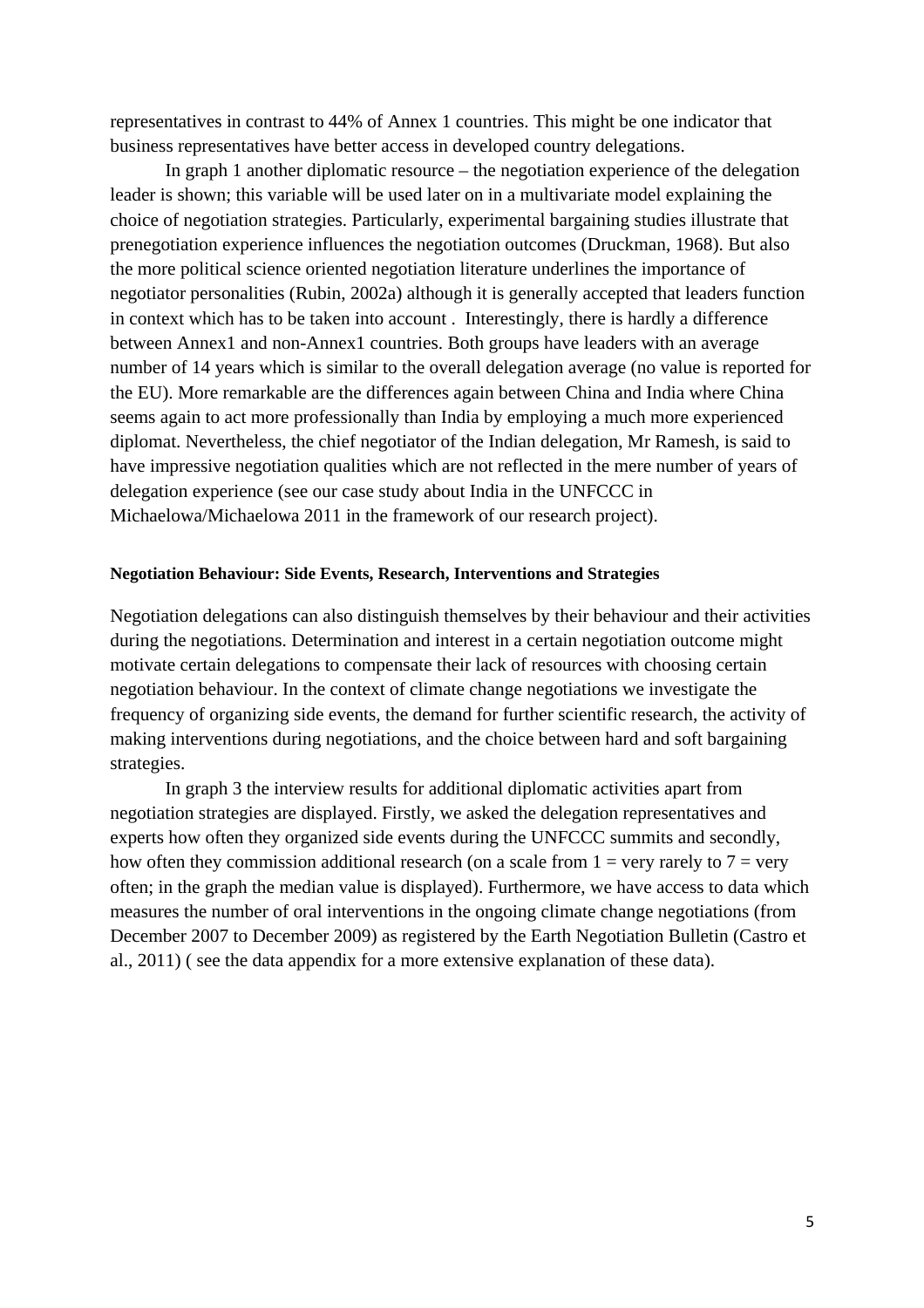



*Sources: own survey of negotiation delegations; for No. of interventions (Castro, et al., 2011)* 

When comparing the median values of the ordinal variable for the frequency of organizing of or actively participating in side events, we see relatively little variance between the negotiators. Side events are a relatively low cost activity conducted by both rich and less affluent member states and country coalitions. The frequency with which they are used confirms the previous finding by Hjerpe and Linné (2010, p. 176) who found that side events are popular and used for capacity building, sharing information, introducing potential negotiation items and interconnecting people and policy areas. In their survey, however, they found, that particularly negotiators from African, South and Latin American countries considered side events as a form of capacity building. Yet, we could not find a difference between our most crucial states and country groups so that I conclude that certain less affluent states might need the side events more but that the more affluent states do not risk missing them either.

When it comes to commissioning additional research, China and the US, two of the most crucial negotiators, engage in this activity most frequently with a score of 9 (=very frequently). One might interpret this as an attempt to slow down the negotiation process since these two delegations are not keen supporters of an ambitions climate treaty; in particular the US has been known in the 1990s to obstruct the negotiations with this tactic. In contrast, additional research can also be interpreted as a means to find new and creative solutions for old problems.

We find distinctly more variance in the number of interventions made in the previous UNFCCC negotiation summits. Quite outstanding in this activity is the European Union which made 540 in these negotiation rounds. Although non-Annex I countries make in general fewer interventions (n=23), China and India and members of the AOSIS group are a distinct exception. It seems obvious that the AOSIS countries try to compensate their lack of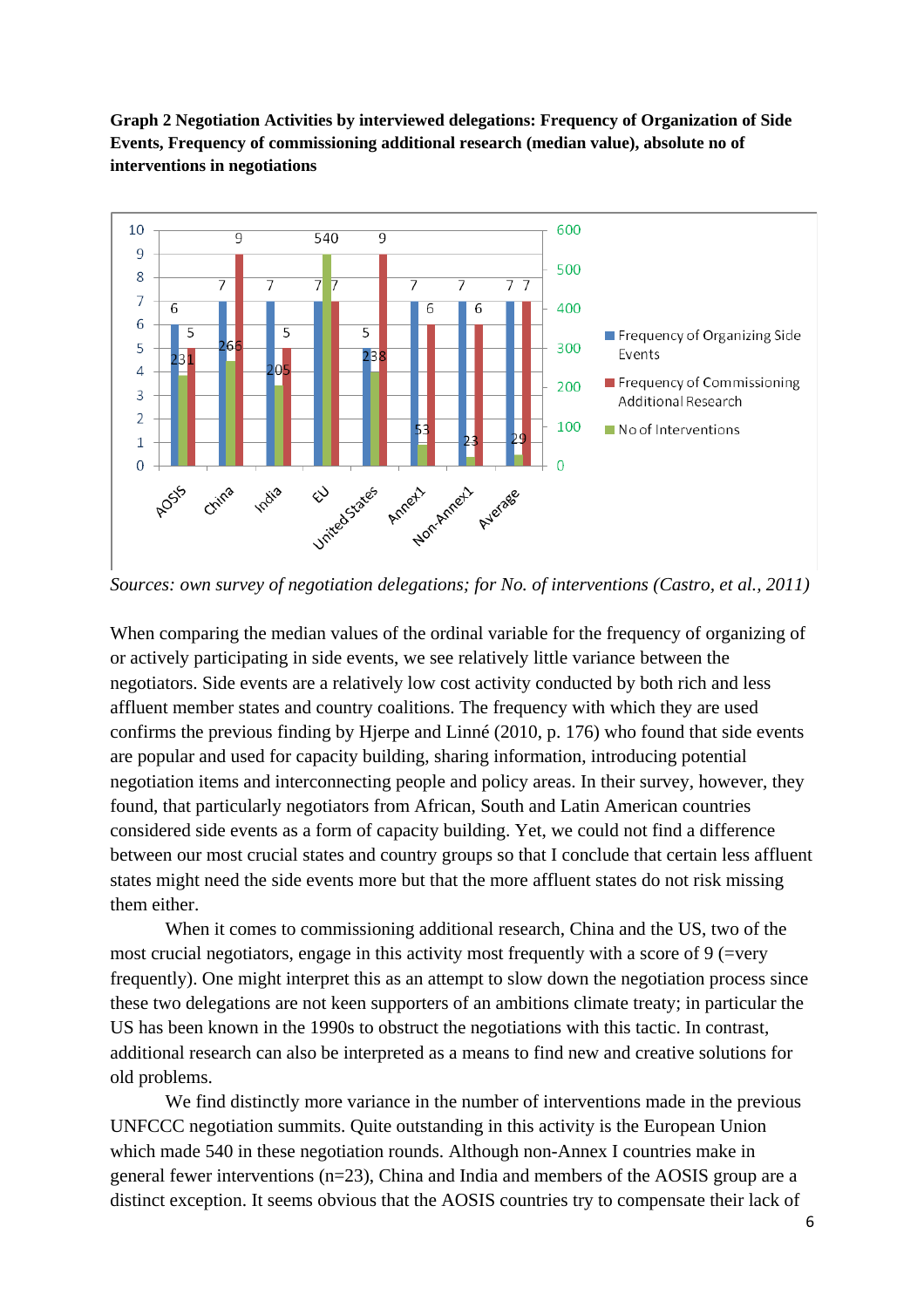size by their activity with providing 231 interventions. India's small delegation does not impede its activity since they are relatively active (205 interventions), similar to the Chinese delegation with 266 interventions.

After considering the negotiation resources and some activities of a delegation we look into their actual behaviour by investigating their choice of strategies as indicated in their interviews with us.

# **Investigating Strategies**

The increase of international organisations and the accompanying rise of international negotiations has fostered the interest in the question which states use which strategy in international negotiations for which reasons. With strategies usually an overall behavioural pattern held by a negotiator or a delegation is described (Elms, 2006; Odell, 2000); whereas the term tactic describes various moves in the framework of an overall negotiation plan or strategy. However, the differentiation between strategy and tactic is not clear cut in the literature. Recent case studies about strategies in international negotiations include Odell (2000; 2006), Narlikar and Odell (2006) and Elms (2006) for trade negotiations, Schneider (2009) as well as McKibben (2011) for the European Union, and e. g. Wagner (1999), Bang et al (2005), and Underdal (2011) for environmental politics. Most of those are of qualitative nature and quantitative empirical studies about bargaining strategies are still rare which amazes since negotiation strategies are an integral part of the foreign policy of a country and multilateral negotiations become more frequent and more important. Only Dür and Mateo (2010; 2009), Panke (2011) and McKibben (2011) have provided quantitative analyses about the use of negotiation strategies, but all focus on the European Union. In this study I will investigate for the first time whether some of the findings of the EU based literature also hold for climate change negotiations.

Negotiation analysts have developed several different classifications for negotiation strategies in order to distinguish more their characteristics. Table 1 gives an overview over the most commonly used distinctions. Not all of these distinctions describe exactly the same difference, since some rather refer to the motivations of the bargainers and some to the observable style of the strategies. The established distinctions "value-claiming/valuecreating" (Lax and Sebenius, 1986; Odell, 2000) "distributive/integrative" (Walton and McKersie, 1965) and "bargaining/problem-solving" (Hopmann, 1996) are probably the most established terminologies and are often used interchangeably.

| <b>Distributive</b>                           | <b>Integrative</b> (Walton and McKersie, 1965) |
|-----------------------------------------------|------------------------------------------------|
| Definition: "Dividing a fixed resource"       | Definition: "attainment of objectives which    |
| between the parties where one party's goals   | are not in fundamental conflict with those of  |
| are in basic conflict with those of the other | the other party"                               |
| party "                                       | (Walton and McKersie, 1965, p. 9),             |
|                                               |                                                |
| Examples: opening with demands, refusing      | Examples: identifying problems whose           |
| to make concessions, exaggerating one's       | solutions would benefit both sides e.g.        |

### **Table 1: Different Bargaining Typologies**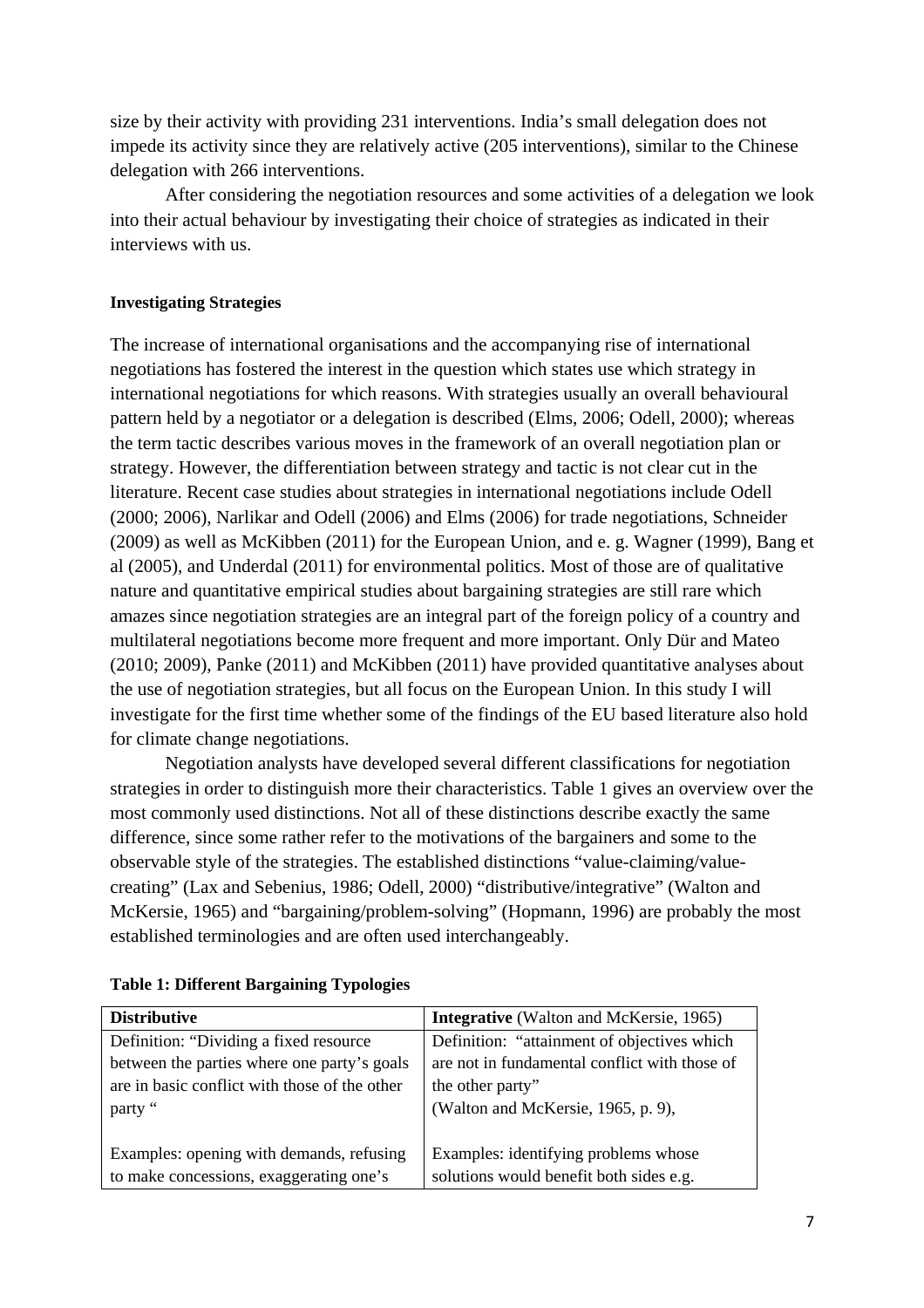| minimum needs and true priorities,                                                      | uncovering differences which can be                                                               |
|-----------------------------------------------------------------------------------------|---------------------------------------------------------------------------------------------------|
| manipulation information to others'                                                     | exploited for mutual benefit in the sense of                                                      |
| disadvantage, taking other's issues hostage,                                            | side payments by issue linkages (Odell, 2000,                                                     |
| worsening their alternatives to agreement,                                              | p. 137), finding common or complementary                                                          |
| filing a legal complaint against other,                                                 | interests and solves problems confronting                                                         |
| making threats, and actually imposing                                                   | both parties" (Odell, 2011, p. 5)                                                                 |
| penalties. (Odell, 2011, p. 6)                                                          |                                                                                                   |
| <b>Value-claiming</b>                                                                   | Value-creating (Lax and Sebenius,                                                                 |
|                                                                                         | 1986),(Odell, 2000)                                                                               |
| Definition: Insisting on an agreement under                                             | Definition: promoting the attainment of goals                                                     |
| which one side will gain at the expense of                                              | that are not in fundamental conflict (Odell,                                                      |
| the other relative to the status quo ante                                               | 2000, p. 33)                                                                                      |
| (Odell, 2000, p. 32)                                                                    |                                                                                                   |
|                                                                                         |                                                                                                   |
| <b>Bargaining</b>                                                                       | Problem Solving (Carnevale and Pruitt,                                                            |
|                                                                                         | 1992; Hopmann, 1996)                                                                              |
| Definition: behavior designed to affect or                                              | Definition: behavior intended to approach the                                                     |
| modify the behavior of targets without                                                  | negotiation as a problem to be solved rather                                                      |
| necessarily implying a substantive change in                                            | than as a contest to be won, e.g. perspective                                                     |
| position on the part of the actor.                                                      | taking, brainstorming, formula creation,                                                          |
|                                                                                         | identifying options that satisfy both parties,                                                    |
| Examples: being manipulative, involving                                                 | collaboration                                                                                     |
| threats and a win-lose attitude,                                                        | Examples: information sharing, joint search                                                       |
| confrontation (Elgström and Jönsson, 2000,                                              | for common interests and a win-win attitude                                                       |
|                                                                                         |                                                                                                   |
| pp. 685-686)                                                                            | (Elgström and Jönsson, 2000, pp. 685-686)                                                         |
| Hard                                                                                    | Soft (Dür and Mateo, 2008)                                                                        |
| Conflictual or aggressive tactics                                                       | Cooperative or friendly tactics                                                                   |
| Non co-operative                                                                        | Cooperative (McKibben, 2011)                                                                      |
|                                                                                         | Definition: concession offers that indicate a                                                     |
| Definition: refusing to offer concessions,<br>extracting concessions from other states, |                                                                                                   |
| e.g. veto threats or delaying an agreement,                                             | state's willingness to adjust from its position<br>but the lack of willingness to accept the most |
| refusal to offer concessions often                                                      | preferred outcome of opposing states,                                                             |
| accompanied to demand for concession                                                    | offering concessions that signify a                                                               |
| from opposing states                                                                    | willingness to accept the outcome preferred                                                       |
|                                                                                         | by opposing states on at least one of the                                                         |
|                                                                                         | central issues                                                                                    |
| <b>Offensive</b>                                                                        | Defensive (Odell, 2000)                                                                           |
| - offensive variant of value-claiming                                                   | Definition: defensive variant of value-                                                           |
| strategies.                                                                             | claiming strategy (e.g. threatening or                                                            |
| Examples demanding concessions,                                                         | imposing countersanctions, bringing a                                                             |
| threatening to take harmful action (Odell,                                              | counterplaint against the other under                                                             |
| 2000, p. 225)), the.                                                                    | international rules) seemingly reactions to a                                                     |
|                                                                                         | counterpart's value-claiming strategy,                                                            |
|                                                                                         | defensive distributive strategy consists of                                                       |
|                                                                                         | analogous steps [to the offensive variant,                                                        |
|                                                                                         | comment of the author] to protect against                                                         |
|                                                                                         | losing value. (Odell, $2011$ , p. 6)                                                              |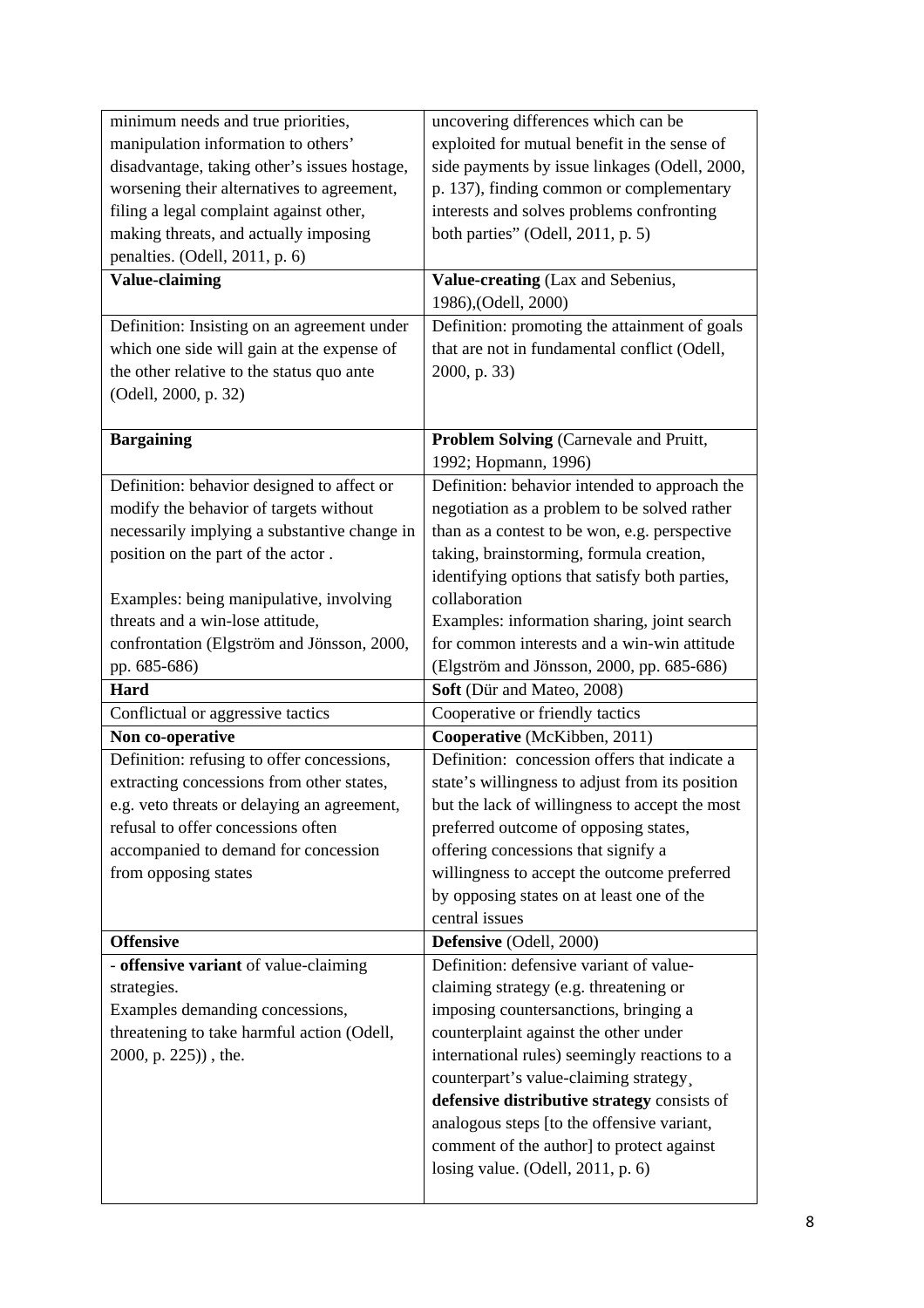All of these target the motivation of the negotiator. They contrast the desire to attain objectives which are not in fundamental conflict with those of the other party (Walton and McKersie, 1965, p. 9) or the wish to achieve an outcome which leaves both parties better off (Odell, 2000) to a negotiating behaviour which insists that one side will gain at the expense of the other. This rather negatively connoted style is also labelled as "win-lose, zero-sum, pure conflict" in which negotiators care about their personal gain, where negotiation goals are mutually exclusive and where negotiators do not accept compromises which are not efficient for them (Kersten, 2001, pp. 500-501). However, Odell stresses that the counterpart – integrative strategies are not necessarily altruistic (Odell, 2000, p. 34).

However, this distinction of motives is confusing, since it both encompasses style and motive. It is, for example, feasible that a conflictive tactic can be used to increase a pie and create value. This differentiation in observable style and motive is partly appreciated by Odell (2000) when he points out that there is also an offensive and defensive variant of valueclaiming strategies. While the offensive version of the value-claiming strategies sounds relatively intuitive (e.g. demanding concessions, threatening to take harmful action (Odell, 2000, p. 225)) , the defensive variant of value-claiming strategies (e.g. threatening countersanctions) are reactions to a counterpart's value-claiming strategy.

One could also describe this as more or less intensive use of hard strategies while leaving the motivation aside. Since it is always extremely challenging to analyse and observe the actual intention of an actor, I mostly follow the recommendation of Dür and Mateo (2008) to distinguish more or less conflictive strategies by calling them hard (e.g. threatening, publicly criticizing) and soft (e.g. publicly praising the other side, making compromises). This distinction classifies strategies according to their degree of conflictiveness. Thus it avoids a judgement whether an actor negotiates in the common interest and is thus value-creating or whether an actor bargains in his private interest and is thus value-claiming. Since in some extreme situations, a threat can even be help to increase a pie, the distinction is not so clear anymore; furthermore tactics can at the same time be integrative (create value) and distributive (divide scarce resources). Furthermore, this distinction resembles McKibben's (2011) differentiation between non-cooperative and cooperative. Additionally, the 'degree of conflictiveness' of the distinction also encompasses the honesty shown in negotiations which takes up an idea behind the "contending/bargaining versus problem-solving" distinction (Pruitt, 2002). An actor who misleads counterparts does not contribute to a conflict solution and rather conveys conflict in contrast to more open negotiators who disguise their real interests. Therefore, hard and soft strategies also include moves to hide or reveal the own preferences.

Hard bargaining strategies are strategies which are conflictive and not designed to be open. Well-known strategies suggested in the game-theoretical literature such as threats and promises (Hovi, 1998; Matthews, 1989) belong to this group, but also strong commitments to not give in, entering negotiations with a high opening demand, criticizing the other side or shaming tactic, creation of defensive coalitions, delays of an agreement.

Soft bargaining strategies include friendly tactics such as signalling flexibility, conciliatory statements, seeking partners for compromise, offering concessions on issues not included on the negotiating agenda in exchange for receiving concessions in issues already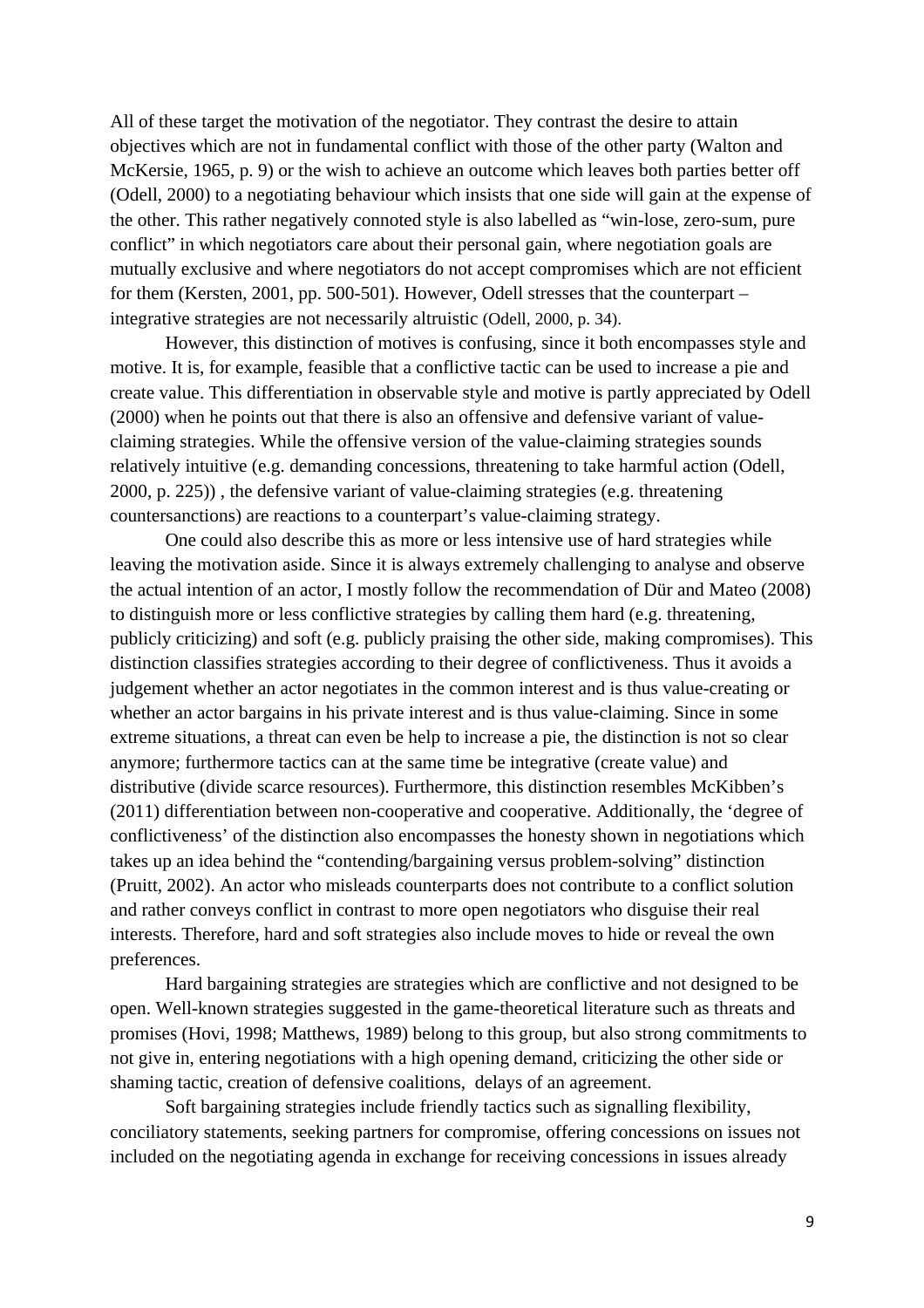included within the negotiation, praising the other side, and making compromise proposals by inventing new offers (Dür and Mateo, 2008).

The use of hard and soft strategies is said to increase the effect of the bargaining power resources, however it might also partially compensate for a lack of power resources (Barry and Friedman, 1998). Yet, we do have little knowledge yet, who uses which strategy.

# **Measuring Strategies**

To measure the use of strategies, we conducted structured interviews with members of UNFCCC negotiating parties or, where necessary, with experts possessing knowledge about positions of particularly interested countries where their representatives declined to be interviewed. We chose to collect these data with interviews since we considered them as difficult to gather from printed documents. Although it is possible to code protocols according to categories such as "problem solving" (see for an application (Wagner, 1999)), we found it more convincing to ask the interview partners themselves since they had the most insider knowledge. However, one has to bear in mind that interviewees have an incentive to portray themselves in a certain light so that we might have an underestimation and bias in the use of hard strategies.

The interviews were conducted during five consecutive UNFCCC meeting in Bangkok, Barcelona, Copenhagen (all 2009), as well as twice in Bonn (2010). We conducted 62 interviews to get estimates for 58 negotiation parties (Indonesia and Bangladesh twice, plus a representative of the EU and an expert on LDCs). We mainly tried to target senior staff within the delegations we approached. Yet given that delegation leaders are typically very busy, we often had to be content with interviewing delegation members further down the hierarchical latter. Next to the bargaining positions, we asked our interview partners a host of questions about their delegation's strategic behavior during the negotiations. Furthermore we asked them for an assessment of the role different domestic and international stakeholders played for the formulation of national negotiation positions with the question "What influence do the following actors have on your delegation's negotiating position before and during the negotiations? (very low, low, moderate, high, very high)". The answer to this question was coded as ordinal variables and used as influence measure of domestic stakeholders.

I compiled an index by adding all questions concerning the use of hard bargaining strategies and dividing by the number of strategies. The questions concerning the hard negotiation strategies were:

- 1) How often does your delegation declare that it will not change a position (under any circumstances)?
- 2) How often does your delegation criticize other countries' positions?
- 3) If other parties demand concessions from your delegation, how often does your delegation reject or ignore such demands?
- 4) How often does your delegation hide its actual objectives to reach a stronger negotiating position?
- 5) How often does your delegation demand concessions for its own benefit?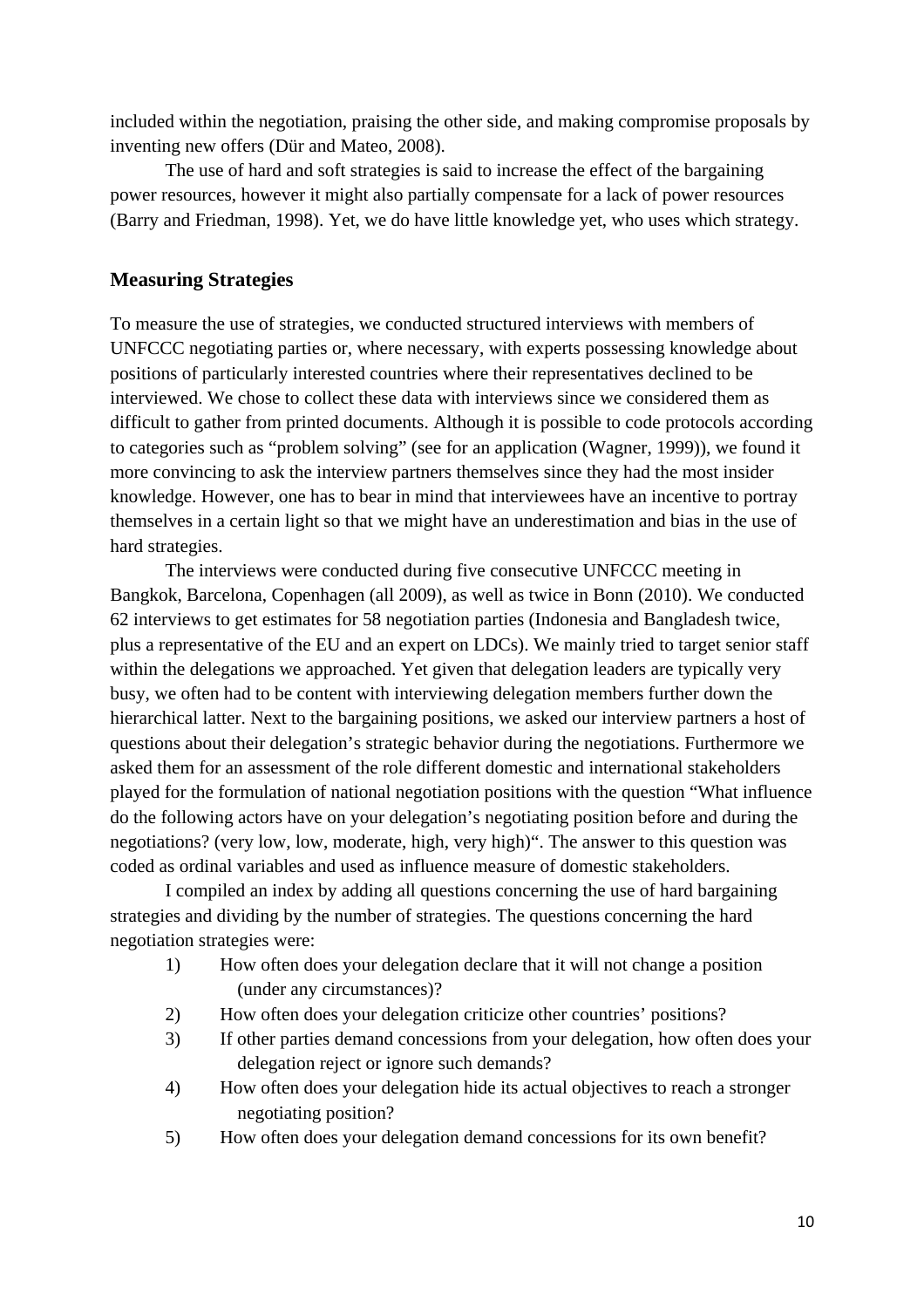- 6) In order to reach its objectives, how often does your delegation use threats (sanctions, trade restrictions, leave the negotiations, etc.) to influence other parties' positions?
- 7) In order to reach its objectives, how often does your delegation use promises (concessions, aid, etc.) to change other parties' positions?

Promises could also be considered as a rather less conflictive or soft negotiation strategy. However, I follow Hopmann's (1996) argumentation when he claims that bargaining behavior wants to affect the behavior of others in contrast to problem-solving behavior. Since promises are defined as statement to cause positive consequences when a target behaves in a certain manner, they are classified as bargaining and not problem-solving or value-creating. An illustrative example for a promise as not value-creating was the money offer of the EU, Japan, Norway, and the US during the Copenhagen negotiations. Although some of the sums were relatively substantial, the developing countries' negotiations were not pleased, claiming that they did not want this money but survival (Dimitrov, 2010, p. 808).

We also asked for three forms of soft negotiation strategies, which were:

- 1) If other party's interests are contrary to yours, does your delegation express understanding for this?
- 2) How often does your delegation propose new solutions in the common interest?
- 3) How often does your delegation propose an exchange of concessions for mutual benefit?

These questions were measured on an ordinal scale from 1-8 (1= very rarely to 8= very often). The lowest value of the summative "hard strategy index " is 0 (meaning that a government has never once used a hard strategy) and the highest 8 (which is the highest value in the sample), with a mean at 2.94. In the group with the most frequent use of hard negotiation strategies (top 10%) belong Switzerland<sup>2</sup>, China, Zambia, Bangladesh, Nigeria followed by states such as the USA, the EU, Mexico, Russia in the upper 25 percentile.

The added soft strategies index resulted in a "soft strategy index" ranging from 0 to 8 with a mean of 4.6. The two indices are quite strongly correlated (0.52 Pearson correlation coefficient) which seems to indicate that states do not use these strategies exclusively but rather use both forms to achieve their negotiation goals. This confirms the finding that purely integrative strategies are rare in international negotiations since the danger of exploitation by others is too high (Odell, 2006, p. 16). Since I gather that interview participants are more reluctant to admit using hard negotiation strategies, I will consider foremost the use of hard negotiation strategies.

# **The relationship between negotiation resources and negotiation behaviour**

Although there is generally a broad knowledge on the theoretical foundation of these bargaining strategies, we lack knowledge on the relationship between the negotiation resources and the activities. In the first part of this study it was shown that the resources seem more related to the economic size of a country, whereas the activities might be a possibility to

 $2^{2}$  Since Switzerland is an extreme outlier in this measure, I excluded it in the following OLS regressions.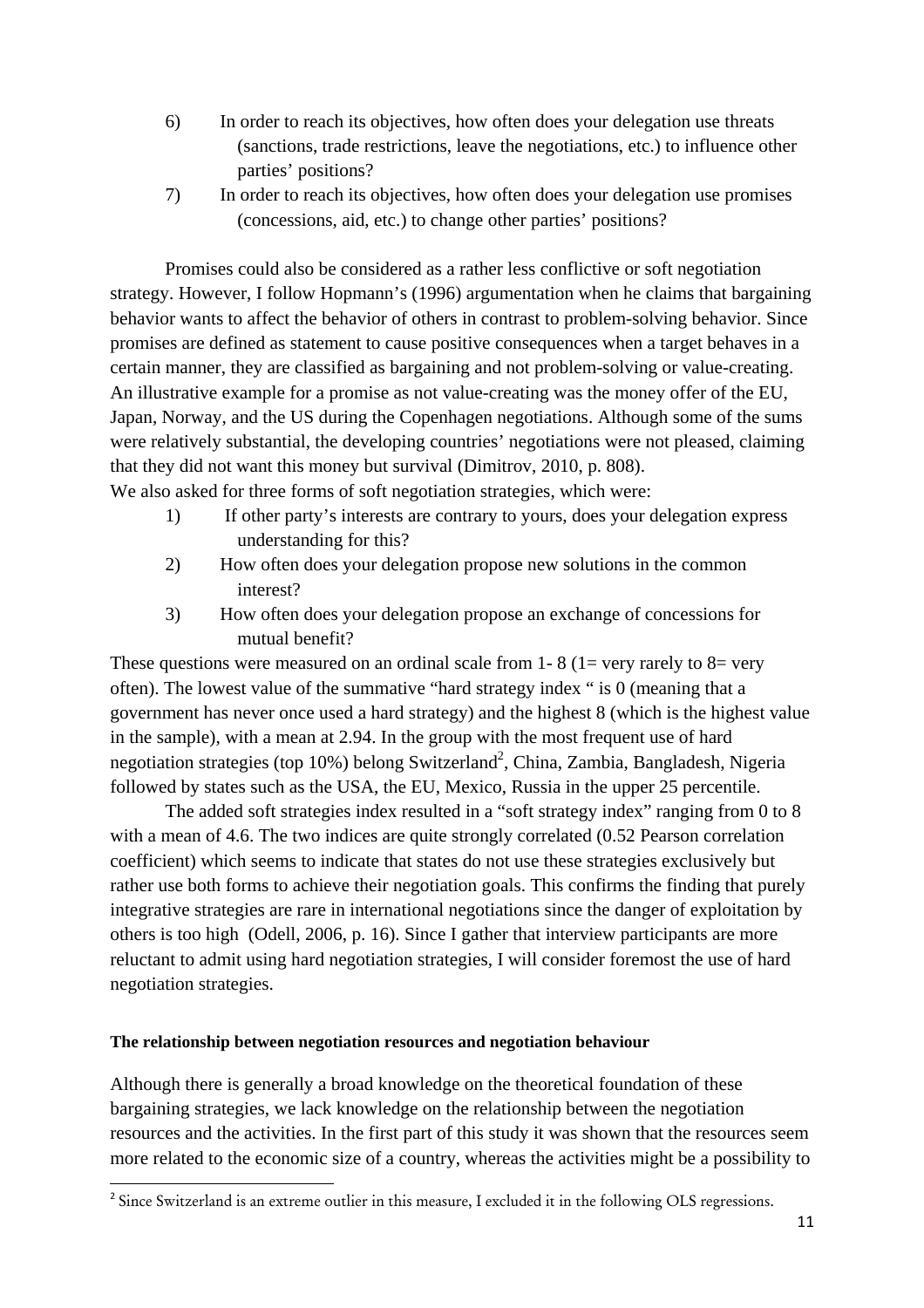compensate for a lack of resources. Therefore, I analysed the three negotiation resources (experience, diversity and size of delegation) and the four negotiation activities (side events, commissioning additional research, interventions) with a exploratory principal factor analysis and found that there are two distinct underlying dimensions – a resources and an activity related one. The resources years of experience and diversity of delegation load highly on the first dimension, delegation size could be attributed to either the first or second underlying dimension. The more activity-related variables (side event, commissioning research, interventions, soft and hard negotiation strategies) load highly on the second dimension and demonstrate that they constitute a different dimension than the resources . Although the activities might also be influenced to some extent by resources, since it is probably easier to make more interventions with a bigger delegation, they describe a distinctly different negotiation characteristic.

| Table 2a Principal components factor analysis: variance proportions of the first three factors |  |  |
|------------------------------------------------------------------------------------------------|--|--|
|                                                                                                |  |  |

| Factor   | Variance | Proportion | Cumulative | Eigenvalue |
|----------|----------|------------|------------|------------|
| Factor 1 | 2.6      | 0.357      | 0.35       | 3.21       |
| Factor 2 | 2.03     | 0.15       | 0.51       | 1.41       |
| Factor 3 | 1.03     | 0.11       | 0.62       | 1.03       |

|                                                                       | Factor 1 | Factor 2 |
|-----------------------------------------------------------------------|----------|----------|
| Years of diplomatic experience of the delegation leader               |          | 0.63     |
| Years of environmental diplomatic experience of the delegation leader |          | 0.79     |
| Diversity of Delegation                                               |          | 0.73     |
| <b>Hard Bargaining Strategies</b>                                     | 0.59     | 0.42     |
| <b>Soft Bargaining Strategies</b>                                     | 0.53     |          |
| Size of Delegation                                                    | 0.54     | 0.48     |
| Side Events                                                           | 0.63     |          |
| Demanding Research                                                    | 0.82     |          |
| No of Interventions                                                   | 0.73     |          |
|                                                                       |          |          |

 **Table 2b Factor loadings (option rotate, varimax, only those greater than 0.3 are listed)**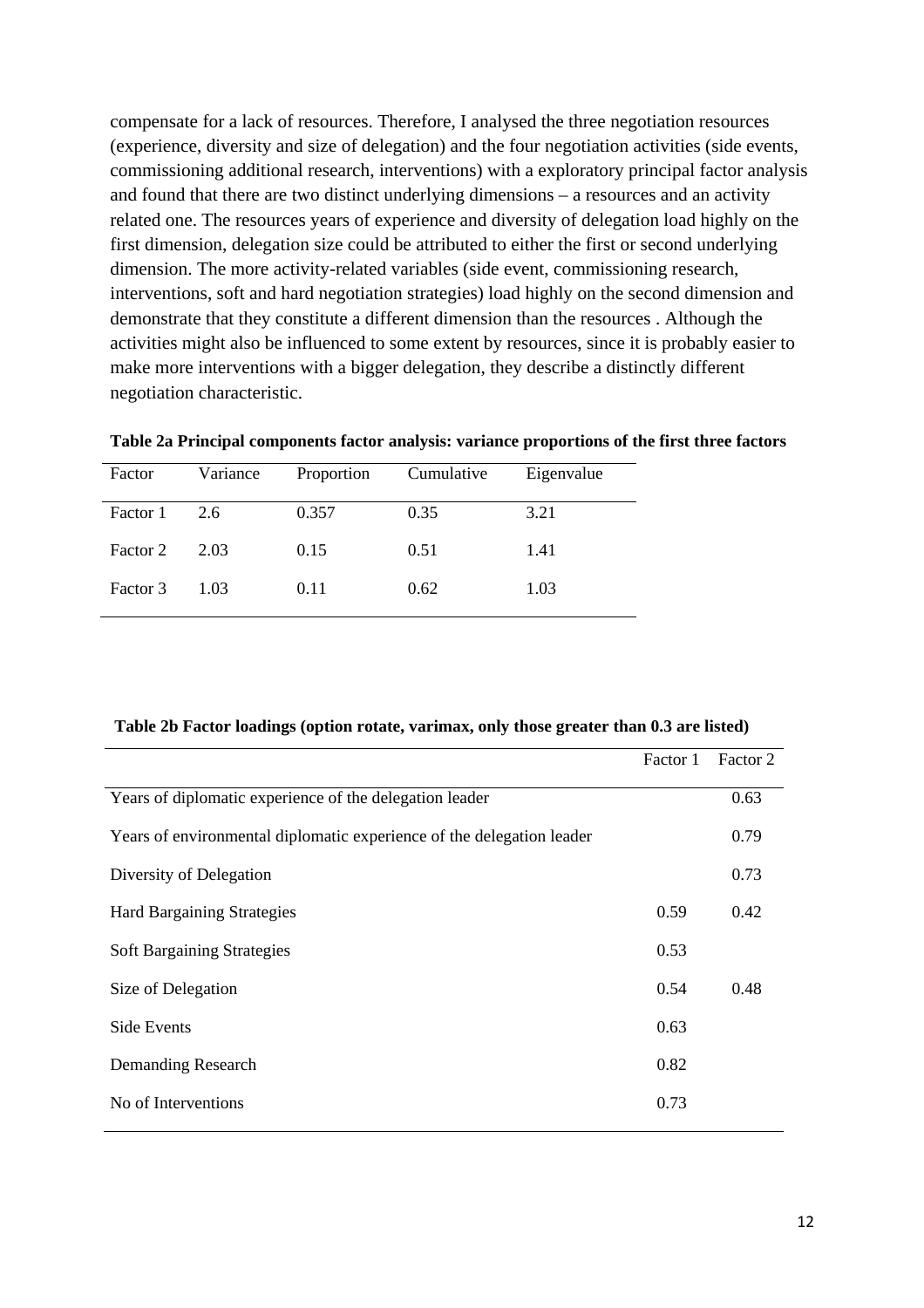As we can see from the factor analysis hard bargaining strategies are not easily categorized as either resource or activity and not as easily understood. For this reasons we are looking in more detail in the choice of negotiation strategy by the respective governments.

#### **What Determines the Choice of Bargaining Strategy**

#### **Economic Power**

Although negotiating delegations could be considered equal considering they are all sovereign entities in the UN system, power dynamics play an important role in climate change negotiations<sup>3</sup>. The most common assumption of choice of strategy is that rather more powerful countries choose hard bargaining strategies since their use of hard strategies is more credible (Dür and Matteo, 2009; Pruitt, 1983). Hard strategies are not restricted to big member states although they are expected to be less often used by small states (Odell, 2000, p. 33). Delays, refusals, lack of retributions can be easily be carried out by small states.

Weaker states are expected to choose rather soft bargaining tactics since their aggressive tactics are less credible and might suffer more from counterstrikes or revenge. (Habeeb, 1988). Small member states often lack economic resources or have smaller negotiation delegations, so that they are required to use alternative means such as soft bargaining strategies or clever argumentation (Bjoerkdahl, 2008) as more social constructivist approaches would suggest (Risse, 2000). Thinking of the shadow of the future (Axelrod, 1984), weak states have a strong interest not to deteriorate the relations between other and more influential states. A study by Bayard and Elliott (1994) confirms this effect by outlining that US threats were the more effective the more successful the target states were on trade.Therefore I will postulate in my first hypothesis:

*H1: The more economically powerful states are, the more they will use hard negotiation strategies.* 

#### **Salience**

Linked to the idea of outside options is the urgency with which a government desires a proposal. The more attractive a failure of agreement, the less urgent a negotiation outcome is. Urgency, saliency of a topic or time pressure is a frequent factor influencing political outcomes, e.g. when impatient legislators are found to make more concessions (Hiroi, 2008) or when political decisions are consciously delayed (Alesina and Drazen, 1991).

The best alternative to negotiated agreement (BATNA) (Fisher, 1991) also called the reservation point (Raiffa, 1982) or resistance point is the value of the best alternative to a negotiated outcome. For some the BATNA is a more convincing explanation to explain some negotiation outcomes than pure power resources: if a small state in a negotiation situation which requires unanimity has a high BATNA, it can easily outbalance the power asymmetry by refusing to agree (Odell, 2011).

Negotiators evaluate how satisfied they and their domestic constituencies would be if negotiations fail. From this, some conclude that the worse the outside options available to states, the more cooperative their negotiation strategies (Morris et al., 1999; Muthoo, 1999).

 $3$  For a more general overview of the effects of power in international negotiations such as the EU see Bailer (2004; Bailer, 2010)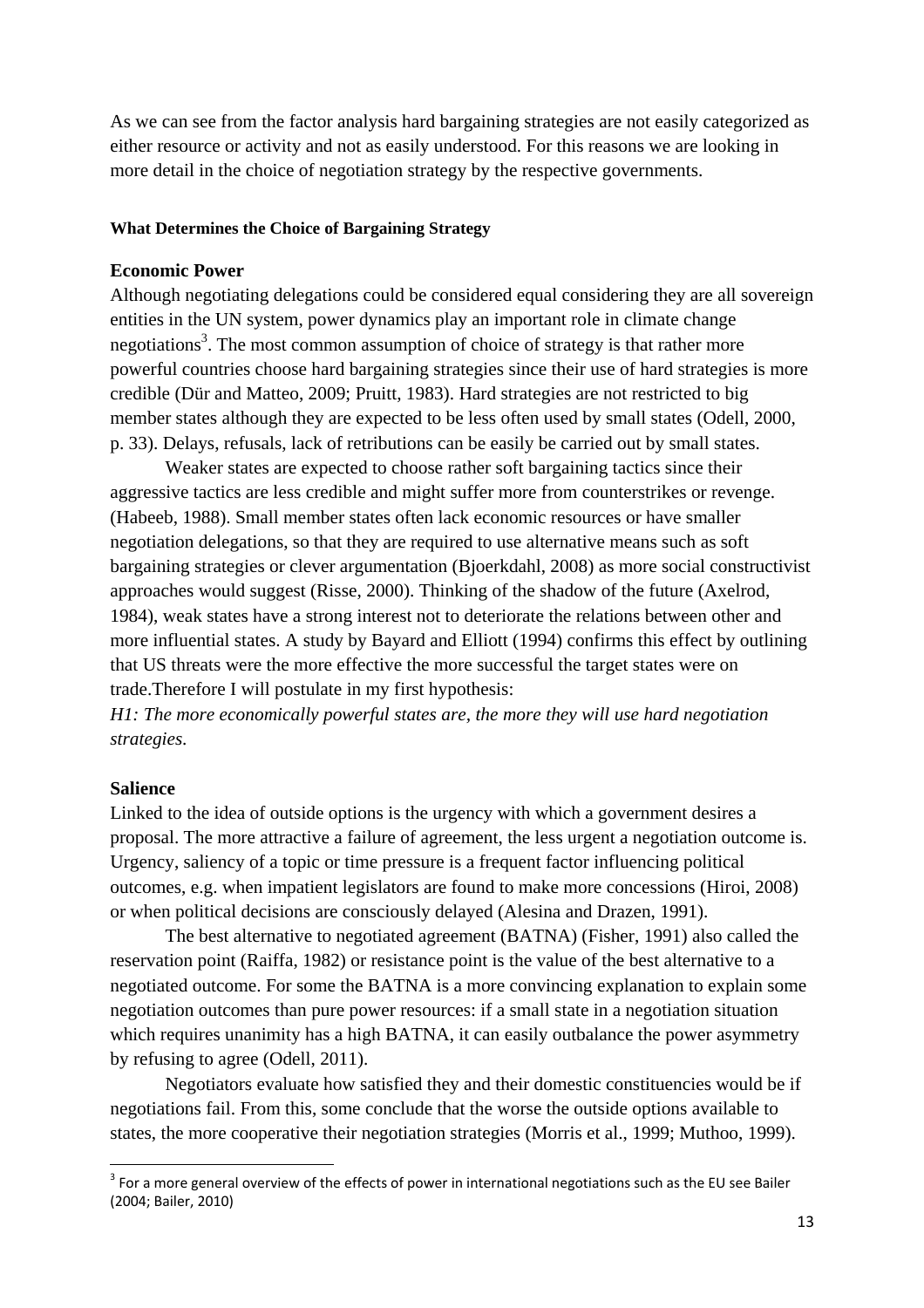In contrast, states which are more concerned by a certain topic – in our case global warming might derive a certain moral power in the negotiations because the neglect of their interests might cause audience costs for their negotiation partners (Fearon, 1994); furthermore some countries in particular the AOSIS states are existentially threatened if climate change will not be slowed down. Thus, their extreme vulnerability might motivate them to use hard bargaining strategies as a weapon of last resort.

According to this line of argumentation, the second hypothesis postulates accordingly: *H2: The less attractive the outside options of a government (or the higher the salience of a negotiation to a negotiator), the more these states will use hard negotiation strategies.* 

### **Domestic level and Democracy**

Within international relations theory, the liberal theory attributes a strong influence to a state's preference for domestic variables, and asserts that they are the defining elements of a state's interest. In his liberal institutionalist approach, Moravcsik (1997, p. 518) defined states' interests as being an aggregate of individual interests. Pluralist scholars would also suggest societal actors to explain the negotiation behaviour, in particular interest groups or the domestic audience (De Bièvre and Dür, 2005). The effect of domestic groups on international negotiators has been termed by Schelling (1960) as the "paradox of weakness". With this term he explained how a government negotiator can press for concessions at the international level by illustrating how critical and sceptical his domestic constituency is. Putnam (1988) popularised this approach under the heading of "two-level games" and illustrated distinctly that domestic actors influence the bargaining position of an international representative forcefully. The political-economy literature elaborates in more detail which actors are considered more influential in determining a state's policy. Grossman and Helpman (1996) outline that governments are faced with competing special interest groups whose interests they have to balance. Faced with the pressure from clientelistic groups, governments are tempted to give in to this since they want to ensure their support. Grundig (2009) notes that governments are unable to assess the true state of the world and are dependent on lobby groups to judge the impact a policy might have on industries, the environment, etc.(see also (Weiler and Bailer, 2011). Such lobby groups will be able to influence governmental positions in international negotiations to different degrees, particularly if the constituency of the lobby group in question is expected to be strongly affected by legislation following the climate change negotiations.

The influence of clientelistic interest groups and their influence on their country's bargaining behaviour is also analysed in the spatial two-level game literature (Milner and Rosendorff, 1996; Milner and Rosendorff, 1997). Most formal modellers agree that the importance of domestic constraints has to be qualified slightly and condition the conjecture in various ways (Iida, 1993; Mo, 1995; Tarar, 2001). If the actors at the domestic level, e.g. interest groups, are too strong, they might just lead to a breakdown, or if the government is not well informed about the preferences of the domestic interests groups it might not use their potential most effectively (Milner and Rosendorff, 1997).

In spite of these qualifications, we would expect a stronger use of hard negotiation strategies the more intense the pressure from clientelistic groups. From the US Congress voting literature, we know that the parliamentarians often follow the economic interests of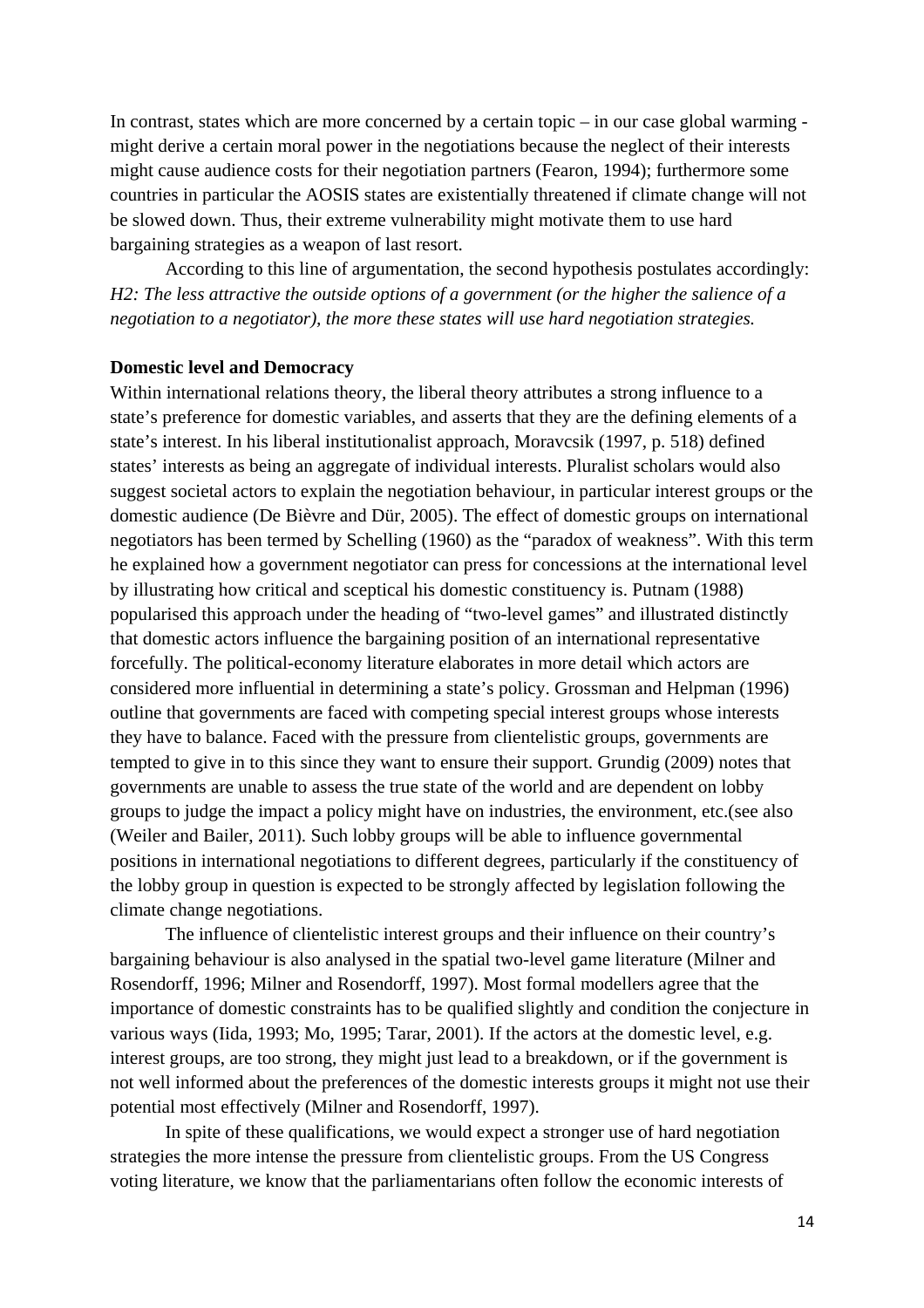their constituencies (Magee et al., 1989; Peltzman, 1984). In particular in the case of the US the lobbying efforts of greenhouse gas emitters are particularly strong and impede President Obama to reach a far more ambitious climate change treaty since these lobbies influence the Congress strongly which has to ratify the treaty.

While there are a host of studies concluding that domestic interest groups do impact national negotiation behavior and positions on climate change, most authors focus on studying one particular pressure group, particularly the role the business lobby plays (see e.g. Bryner, 2008; Newell and Patterson, 1998). Giving his study a broader aim, Newell (2002) looks into the behavior of four different non-state actors (the mass media, environmental pressure groups, the fossil fuel lobby, and Working Group 1 of the IPCC) and shows that it is easier for these groups to forward their interest through lobbying at the national level by influencing states' positions, instead of trying to intervene directly at international negotiations. Alternatively, Schelling and Putnam may be wrong: a too strong domestic interest in a certain negotiation outcome has also made negotiators more willing to compromise in order to achieve something rather than nothing (Moravcsik, 1998, p. 482). Nevertheless, I expect that governments are under pressure from interest groups in particular the clientelistic and small groups according to Olson (1968) and that this pressure motivates governments to choose hard bargaining strategies.

# *H 3: The stronger the pressure of clientelistic interest groups, the more often governments will choose hard negotiation strategies.*

However, it can be costly for a government to give in too strongly to clientelistic groups since inefficient policies might not be appreciated in particular when a citizenry is very environment friendly oriented so that governments are motivated to follow the ideas of the electorate according to the median voter theorem (Black, 1948). Especially, the highly publicized climate change negotiations are bound to be influenced by the public's attitude towards climate change. Voters know and care about climate policy; it is, however, unclear whether they are prepared to pay the costs of climate change policies. Public opinion is not always in favour of environment protection, in particular if it is costly for some. It matters most whether winners and loser are organized, have access to decision makers and can thus mean political benefit for politicians (Dolsak, 2001). Furthermore, the attention voters pay to climate change varies. Harrison (2007) shows that American and Canadian voters cared for the ratification of the Kyoto protocol, however they were not paying close attention to environmental politics in general. If voters do not sufficiently care about a topic, interest groups stand a far higher chance to influence governments since they also provide information to governments. However, it could be argued that the value change from materialist to postmaterialist values (Inglehart, 1977; Inglehart and Welzel, 2005) in industrialized countries could motivate citizens to favor climate-friendly policies. Therefore I gather that the public opinion has a positive influence on the use of hard strategies. *H4: The stronger the pressure of the public opinion, the more often governments will choose hard negotiation strategies.* 

The effect of voters and interest groups on a country's foreign policy and thus their negotiation style might to some extent also depend on the domestic institutions. Very little knowledge exists on the question to which degree the institutional set-up of a country determines its negotiation strategies, however more established is the research on the effects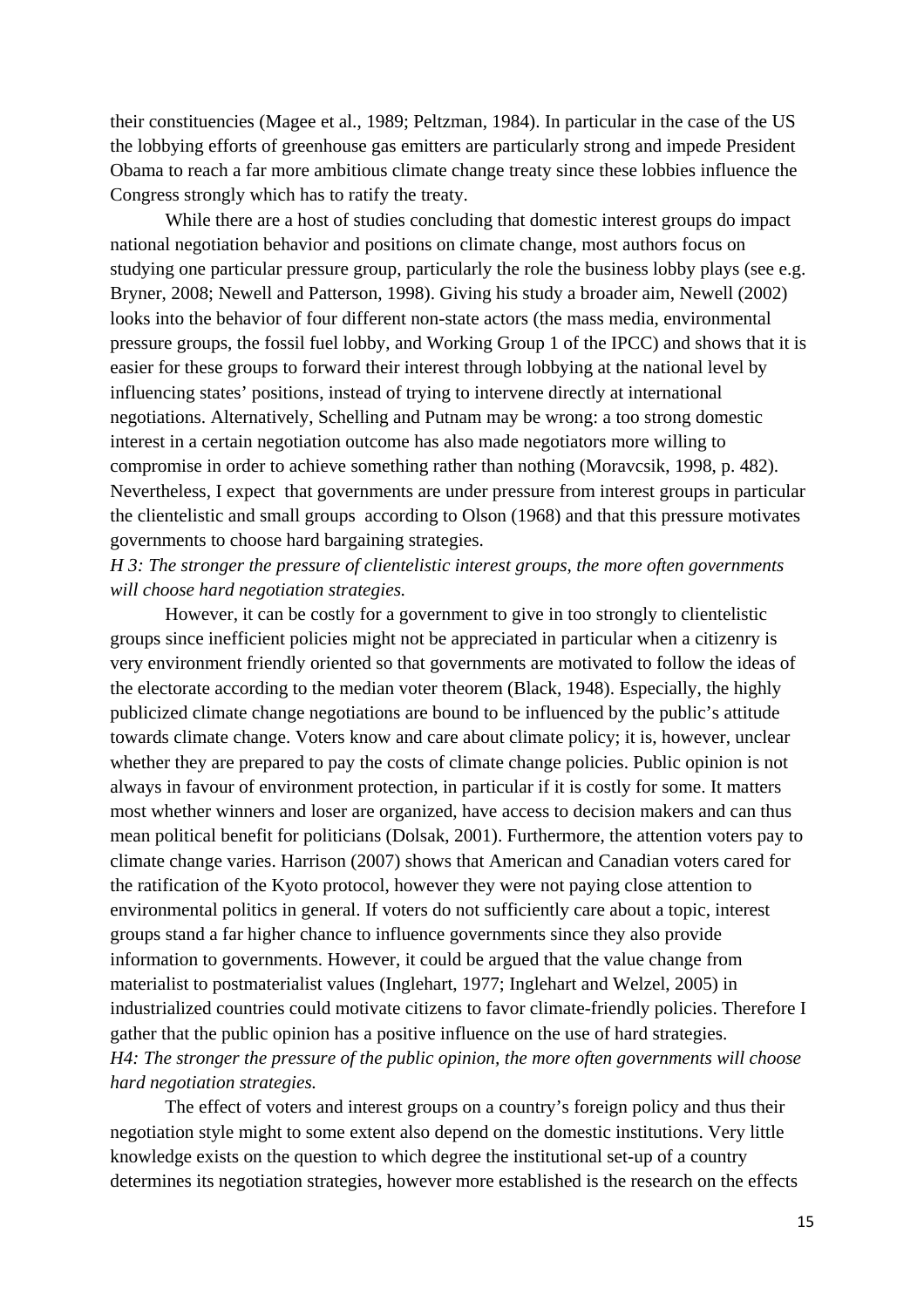of institutions which interact with other political variables such as preferences (Harrison and McIntosh Sundstrom, 2007; Weaver and Rockman, 1993). Borrowed from the "democratic peace" literature one can argue that democratic states need to make more credible commitments (Schultz, 1999) towards their constituents and that domestic ratification constraints might thus influence the choice of strategies.

It is unclear in which direction this domestic pressure goes. On the one hand, strong domestic interest in environmental negotiations might funnel a state to use rather hard strategies in order to demonstrate determination to the constituents. Accountability to voters might result in more resolve of the representatives to reach their negotiation goals (Druckman, 1994). On the other hand, too hard bargaining behaviour might not be considered as appropriate or threatening to an outcome when a national constituency desires an outcome. In the Copenhagen climate change negotiations for example the EU delegations could not have risked contributing to a negotiation failure by a too destructive strategy since the majority of the EU's public was strongly in favour of an environmental-friendly agreement.

Thus, I take up the idea that democratic and autocratic states might differ in their approach to bargaining strategies (Odell, 2011) and postulate that less democratic states rather tend to use hard strategies since they might not fear negative domestic sentiments. Since a breakdown due to too hard negotiation strategies would be considered as damaging general welfare, meaning slowing down global warming, democratic states opt for more risk-averse strategies which do not impose high net costs or risks on a broad range of social actors (Moravcsik, 1997).

# *H 5: The more democratic states are, the less their governments use hard bargaining strategies.*

Additionally, I investigate an interacting effect with the level of democracy since I gather that governments in democracies are more dependent on the support of crucial stakeholders such as business interests, NGOs and the voters. Business interests are essential for democratic interests by ensuring economic wealth and jobs for voters. One could argue that leaders in autocracies are also easily influenced by business interests for the same reasons; nevertheless the impact might be weaker since the fate of the citizens might not be as directly linked to government support as in established democracies where economic growth is one of the strongest predictors for election success. In the same line, negotiation studies have also shown that representatives of states or group in contrast to individuals are more resistant to yield in negotiations since they want to please constituents (Benton and Druckman, 1973; Pruitt, 1983).

 Therefore, I expect that democratic governments are rather under pressure to use hard negotiation strategies by domestic stakeholders:

*H 6: The effect of domestic stakeholders on the use of hard bargaining strategies is conditional on the level of democracy.*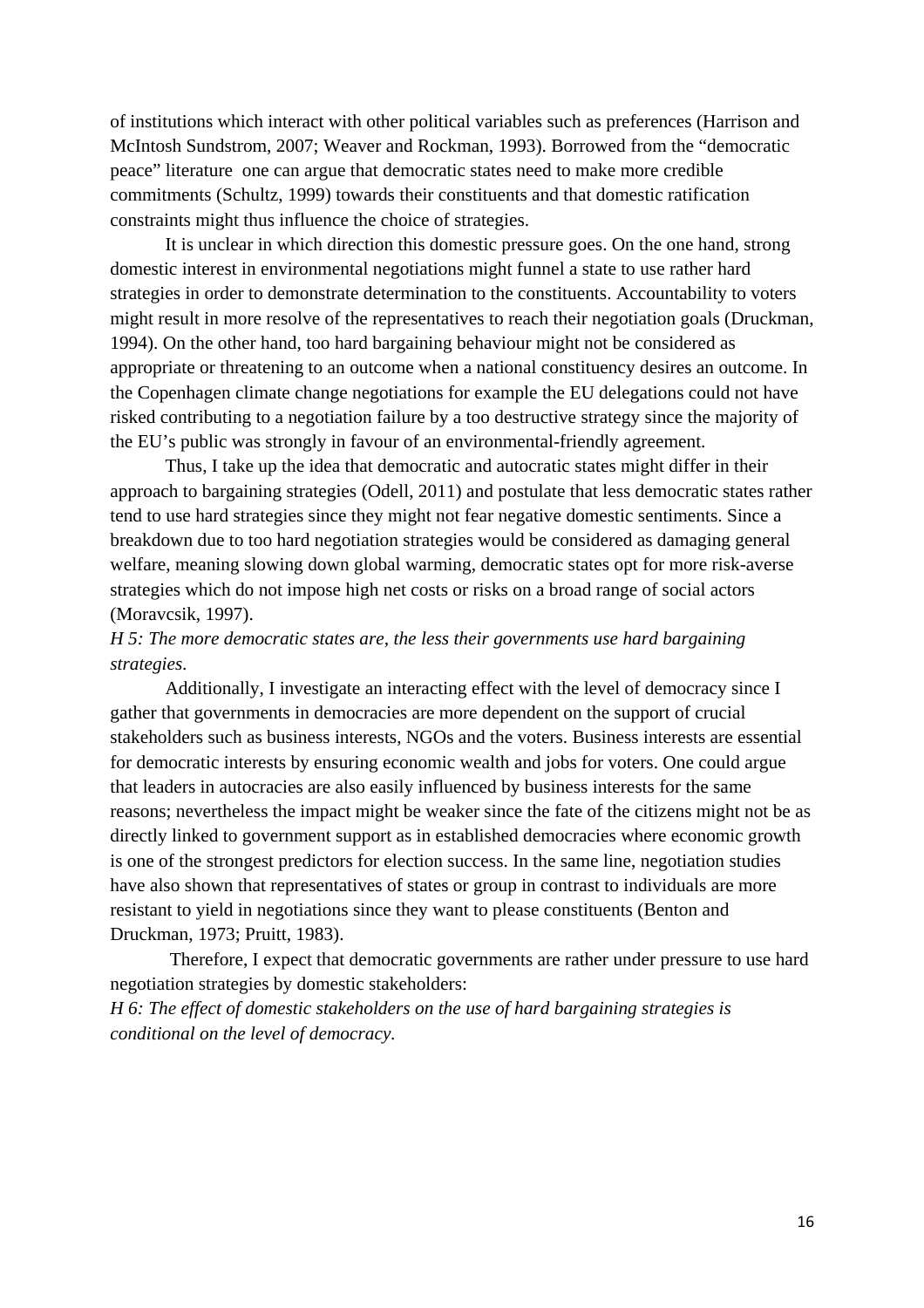### **Results**

In the first results of my multivariate data analysis using OLS regression<sup>4</sup> in table 1 I could confirm the expectation concerning economic power<sup>5</sup>. The more economic overall power countries have, the more often they use or can afford to use hard bargaining strategies as the positive and significant coefficient of the logged GDP variable indicates. The result is so strong and robust that this variable is used as baseline model for the following models. The finding confirms findings by Dür and Mateo (2010) who found a similar effect for EU negotiations. Looking at GDP/per capita, however, gives the more differentiated picture that rich countries rather shy away from hard strategies. The UNFCCC negotiations encompass a greater variety of countries and thus allow to explore the effect of economic power more thoroughly. Whereas overall economic power rather contributes to the use of hard bargaining strategies in both the EU and the UNFCCC negotiations, actual wealth and as we will later see democratic development rather have a reverse effect and motivate a state to use fewer hard strategies. The other variables accounting for  $CO^2$  producers or the share of  $CO^2$ emissions do not display any remarkable or significant results.

Perceived vulnerability to climate change does seem to motivate the concerned countries to use hard bargaining strategies. For some countries, such as Bangladesh, a breakdown of negotiations would be extremely detrimental so that they seem to risk in this case being bold in negotiations in spite of a lack of economic power. In a similar vein, Tuvalu opposed the Copenhagen Accord since it felt betrayed by the very weak agreement (Dimitrov, 2010, p. 811). This result was calculated using an interview question in which we asked the delegates to indicate on a scale from 0 to 100 how vulnerable their country was to climate change. When we used the climate vulnerability index compiled by the South Pacific Applied Geoscience Commission (SOPAC, 2010), I got a negative non-significant effect. Further research is needed at this point to clarify why we have such contradictory results for the two measurements of vulnerability. Nevertheless, the finding of the interview measure of salience confirms observations by experts which found small states such as Tuvalu to be rather bold and expressive in the negotiations, probably in some cases out of despair.

As for my third hypothesis concerning the influence of domestic variables, I found only few promising results in the models without interaction terms, moreover the overall explanatory power of these models is rather small as some of the F-tests are not significant. Nonetheless, we could find an unexpected but distinct negative effect of clientelistic pressure. The stronger the influence of greenhouse gas emitter interests or green NGOs, the less countries tend towards hard negotiation strategies. This result is in accordance with the finding that democracies in general seem to use fewer hard negotiation strategies as the consistently negative coefficient of this variable indicates.

In the models in which we controlled for interaction effects between domestic stakeholder – citizens as in public opinion, green NGOs and business interests – we found the remarkable result that the negative influence of these stakeholders gets strengthened when

<sup>&</sup>lt;sup>4</sup> I used robust standard errors when outlier countries led to heteroskedasticity.<br><sup>5</sup> In order to control for the selection bies that our interview pertners might be

<sup>&</sup>lt;sup>5</sup> In order to control for the selection bias that our interview partners might be different from the overall population of negotiation parties, I controlled with a Heckman selection model whether the findings are robust. Since the findings were stable, I report the findings from the OLS regressions since they are easier to interpret.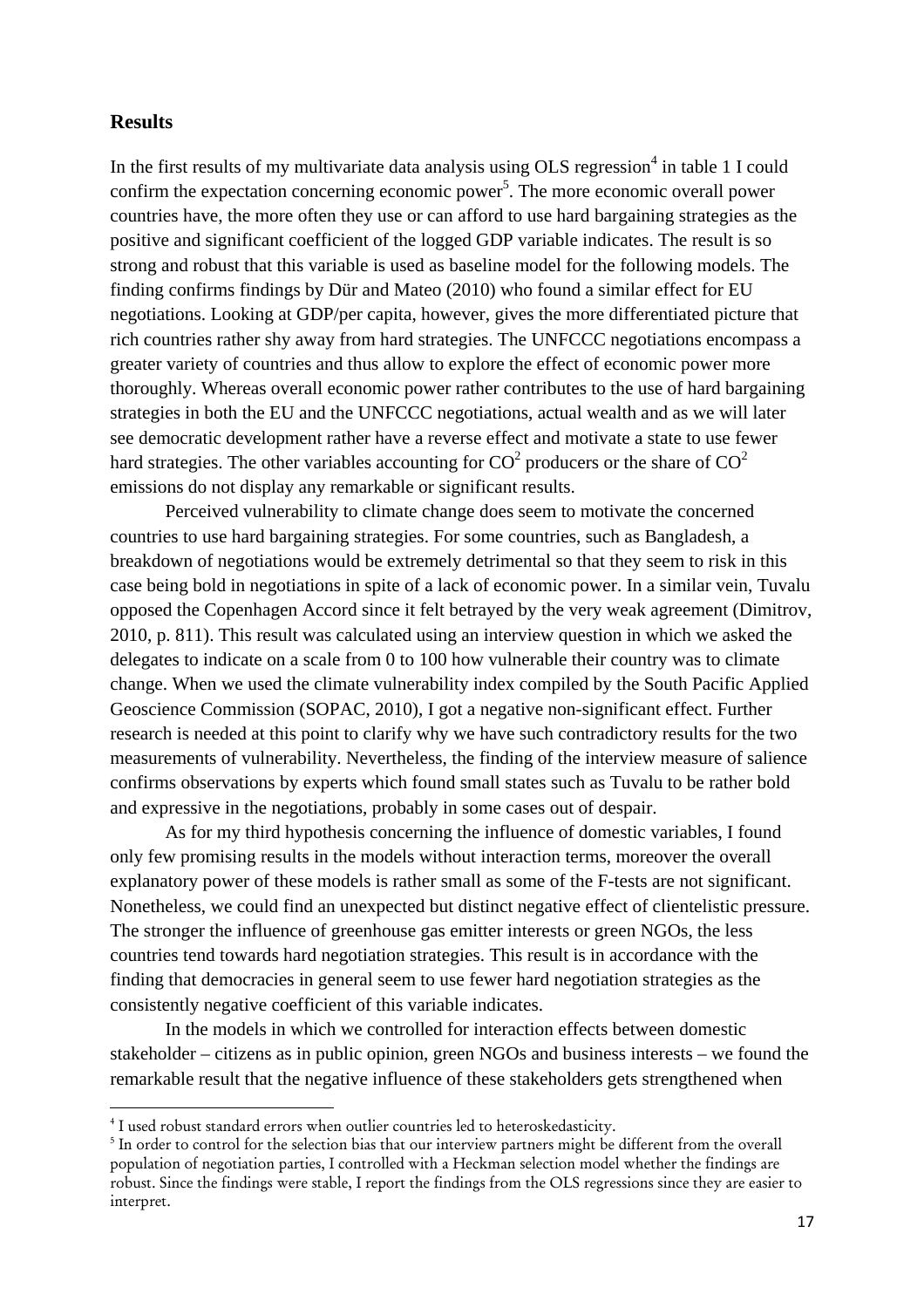democracies are very well developed. This amazes partly since we would have expected for example that a state under strong pressure from clientelistic groups uses rather hard strategies. Quite the reverse seems to be true: the influence of the media, green NGOs and greenhouse gas emitters rather suppresses the use of hard strategies as the highly significant and negative coefficients suggest. I could not find a statistically significant influence for the greenhouse gas emitters measured with their structural-economic weight (Value of coal and oil exports / GDP) but an effect for their effect in influencing the negotiation position (conditional on the effect of democracy) as judged by our interview experts. This could be an illustration that lobbying efforts and access to negotiators matter in international negotiations in particular in democracies. Democratic institutions might function as transmission belts for clientelistic interest groups in case they lobby professionally. The conditional effect of "Green NGOs" is shown in graph 3.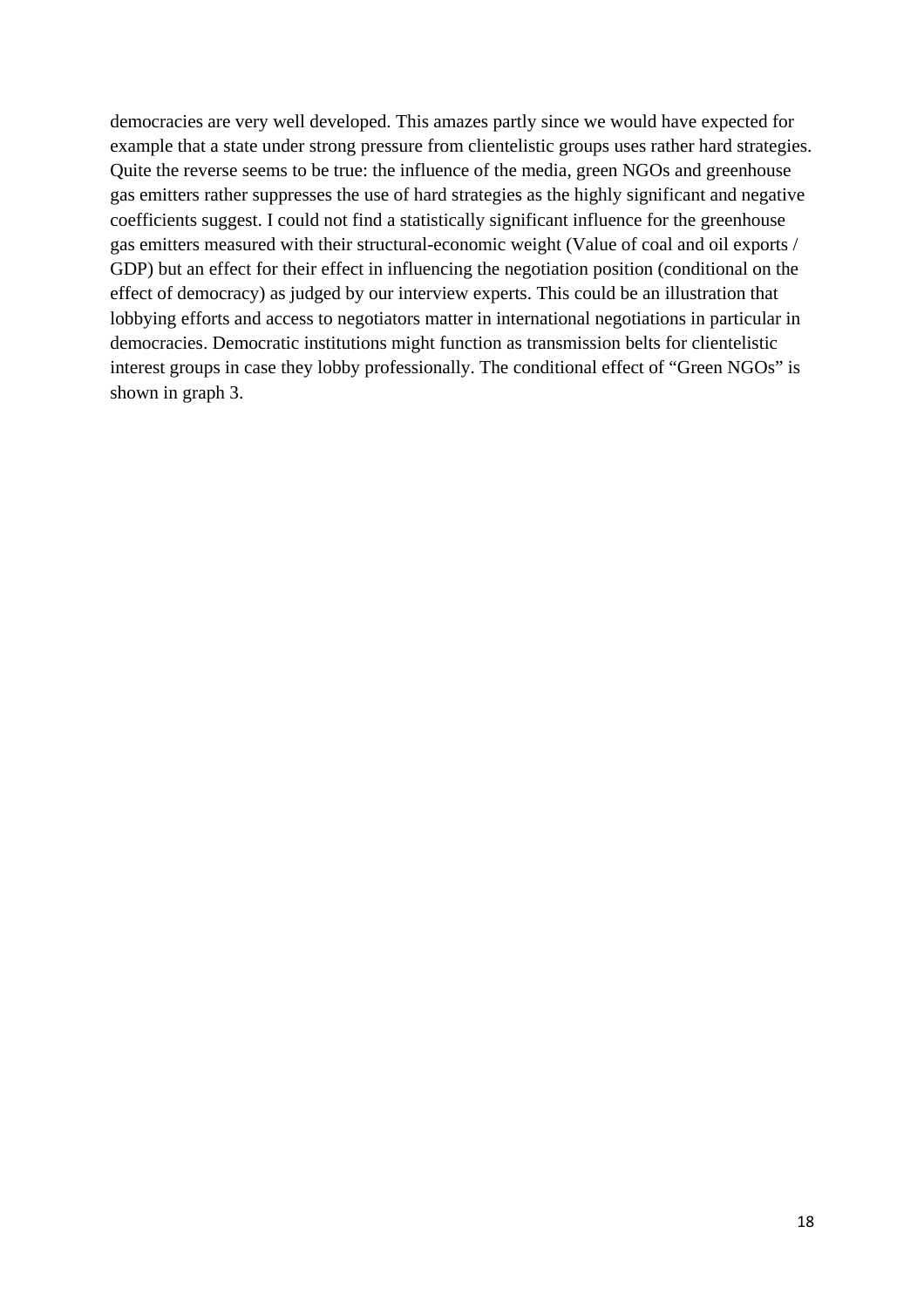|                                                                                                    | Economic<br>Structure<br>Model | Salience<br>Model   | Domestic<br>Public<br>Opinion | Domestic<br><b>NGO</b> | Domestic<br>Greenhouse<br>Emitters | Domestic<br>Public<br>Opinion<br>Model | NGO Model<br>Interacted<br>with Level of<br>Democracy | Greenhouse Diplomati<br>Emitters<br>Model<br>Interacted | c Model                     |
|----------------------------------------------------------------------------------------------------|--------------------------------|---------------------|-------------------------------|------------------------|------------------------------------|----------------------------------------|-------------------------------------------------------|---------------------------------------------------------|-----------------------------|
|                                                                                                    |                                |                     |                               |                        |                                    | Interacted<br>with Level<br>Democracy  |                                                       | with Level<br>of<br>Democracy                           |                             |
| Log of nominal GDP 2009                                                                            | $0.31***$                      | $0.31***$           | $0.23**$                      | $0.24**$               | $0.25**$                           | $0.23**$                               | $0.26***$                                             | $0.26**$                                                | 0.19                        |
| GDP per capita, PPP (current international \$)                                                     | (0.11)<br>$-0.00*$<br>(0.00)   | (0.08)              | (0.10)                        | (0.10)                 | (0.11)                             | (0.10)                                 | (0.10)                                                | (0.11)                                                  | (0.12)                      |
| Oil, gas, coal rents (% of GDP)                                                                    | $-0.02$<br>(0.03)              |                     |                               |                        |                                    |                                        |                                                       |                                                         |                             |
| Fraction of global CO2 emissions                                                                   | $0.04\,$<br>(0.05)             |                     |                               |                        |                                    |                                        |                                                       |                                                         |                             |
| Vulnerability of the country $(0 = \text{Benefits})$<br>from climate change; $100 =$ Extreme risk) |                                | $0.02**$<br>(0.01)  |                               |                        |                                    |                                        |                                                       |                                                         |                             |
| Climate change vulnerability, EVI index                                                            |                                | $-0.16$<br>(0.25)   |                               |                        |                                    |                                        |                                                       |                                                         |                             |
| Democracy (Freedom House/Polity)                                                                   |                                |                     | $-0.05$<br>(0.08)             | $-0.08$<br>(0.08)      | $-0.06$<br>(0.08)                  | $-0.12$<br>(0.31)                      | $-0.39*$<br>(0.20)                                    | $-0.37**$<br>(0.14)                                     | $-0.04$<br>(0.06)           |
| Influence of domestic public opinion on<br>delegation's negotiation position                       |                                |                     | 0.18<br>(0.12)                |                        |                                    | 0.09<br>(0.42)                         |                                                       |                                                         |                             |
| Influence of domestic environmental groups<br>on delegation's negotiation position                 |                                |                     |                               | $-0.14$                |                                    |                                        | $-0.52**$                                             |                                                         |                             |
| Influence of domestic greenhouse gas<br>emitters on delegation's negotiation position              |                                |                     |                               | (0.11)                 | $-0.00$                            |                                        | (0.23)                                                | $-0.36**$                                               |                             |
| Influence of domestic public opinion on<br>delegation's negotiation position *<br>Democracy        |                                |                     |                               |                        | (0.10)                             | 0.01                                   |                                                       | (0.17)                                                  |                             |
| Influence of domestic environmental groups<br>on delegation's negotiation<br>position*Democracy    |                                |                     |                               |                        |                                    | (0.05)                                 | $0.05*$                                               |                                                         |                             |
| Influence of domestic greenhouse gas<br>emitters on delegation's negotiation                       |                                |                     |                               |                        |                                    |                                        | (0.03)                                                | $0.06**$                                                |                             |
| position*Democracy<br>Delegation size in Copenhagen meeting,                                       |                                |                     |                               |                        |                                    |                                        |                                                       | (0.02)                                                  | 0.00                        |
| coded from participant list, complete                                                              |                                |                     |                               |                        |                                    |                                        |                                                       |                                                         | (0.00)                      |
| Years of diplomatic experience of the<br>delegation leader                                         |                                |                     |                               |                        |                                    |                                        |                                                       |                                                         | 0.01                        |
| Years of diplomatic experience in<br>environmental matters of delegation leader                    |                                |                     |                               |                        |                                    |                                        |                                                       |                                                         | (0.02)<br>$0.05**$          |
| Number of interventions in UNFCCC from<br>Dec. 2009 to Dec. 2010                                   |                                |                     |                               |                        |                                    |                                        |                                                       |                                                         | (0.02)<br>0.00              |
| Constant                                                                                           | $-4.56*$<br>(2.52)             | $-5.67**$<br>(2.30) | $-3.60$<br>(2.41)             | $-1.89$<br>(2.56)      | $-3.10$<br>(2.51)                  | $-3.01$<br>(3.57)                      | $-0.00$<br>(2.86)                                     | $-1.37$<br>(2.74)                                       | (0.00)<br>$-2.59$<br>(2.95) |
| Observations                                                                                       | 55                             | 56                  | 48                            | 49                     | 50                                 | 48                                     | 49                                                    | $50\,$                                                  | 43                          |
| $R^2$<br>Adjusted $R^2$                                                                            | 0.23<br>0.17                   | 0.24<br>0.20        | 0.17<br>0.11                  | 0.16<br>0.10           | 0.12<br>0.07                       | 0.17<br>0.10                           | 0.19<br>0.12                                          | 0.19<br>0.12                                            | 0.33                        |
| $\mathbf{F}$                                                                                       | 3.79***                        | 5.48***             | $3.03**$                      | $2.85**$               | 2.15                               | 2.24                                   | $4.04***$                                             | $4.63***$                                               | 0.22<br>$3.62***$           |

# Table 3 OLS Regression Analysis of the Choice of Hard Negotiation Strategies (Dependent Variable: Hard strategy,  $1$  (very rarely) –  $8$  (very often))

\* p < .10, \*\* p < .05, \*\*\* p < .01, Standard errors in parentheses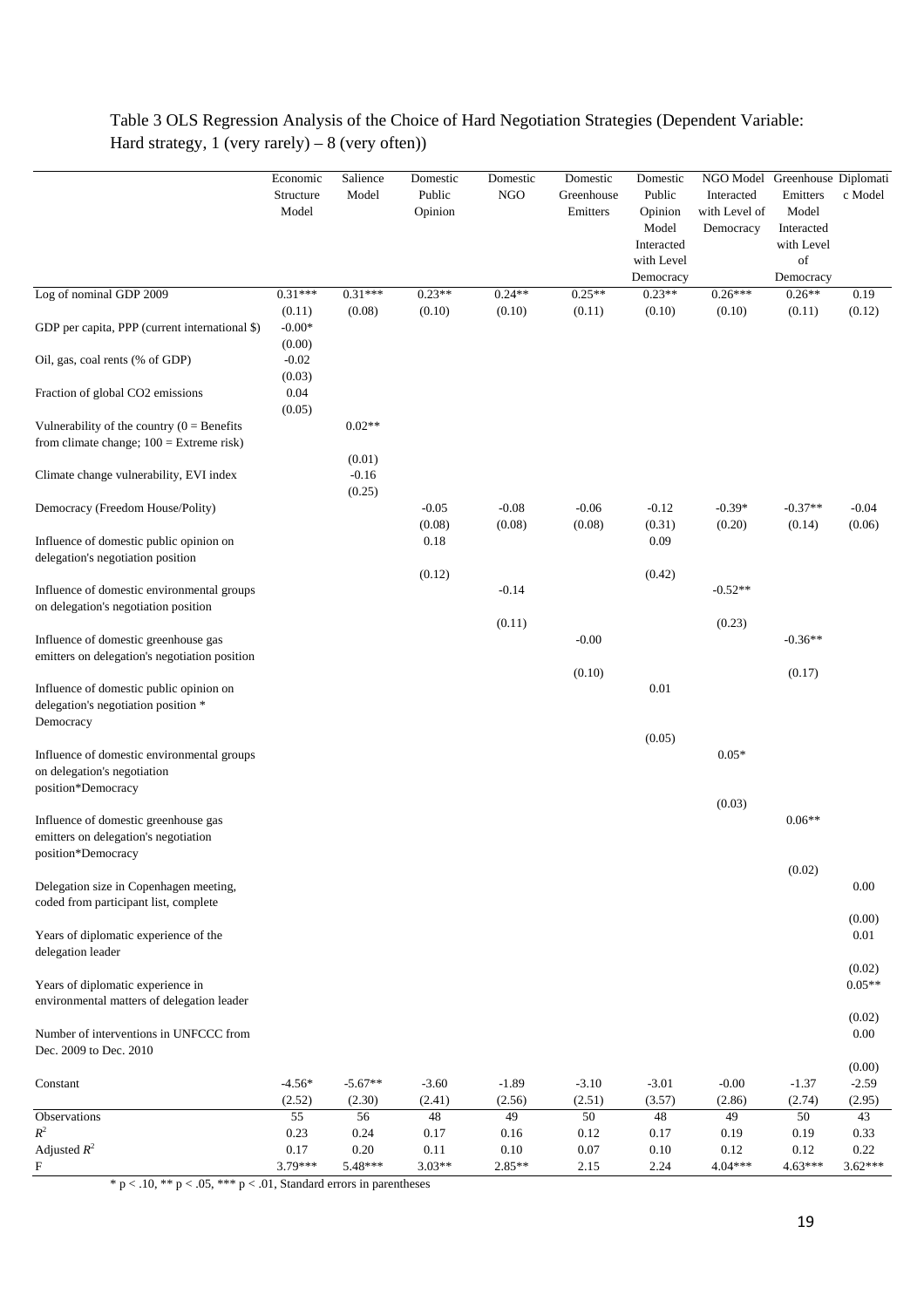

Graph 3: Marginal Effect of NGO Influence as Level of Democracy Changes

This graph allows us to see that the reductive effect of NGO interests gets stronger the more developed a democracy is and we see that the pressure of domestic stakeholders has a stronger effect on the choice of negotiation strategy in democracies than in less democratic states. This finding leads us to further research into the idea to which degree domestic stakeholders influence the international negotiation behaviour of their governments and how this is intermediated by the institutions of a state. In general, we found that democracies tend to use fewer hard bargaining strategies than autocracies as the consistently negative coefficient of the Freedom House democracy measure shows. This underlines the finding that strong institutions provide a framework of rules and norms that constrain the use of force or similar non-integrative behaviour (Barnett and Finnemore, 1999; Underdal,  $2011$ <sup>6</sup>. Whereas democracies such as the EU might feel the need to be more cooperative in order to achieve a deal for pressuring NGOs or clientelistic groups, the Chinese delegation instead feels much less pressured to adapt its negotiation strategy to domestic pressure.

In a last model – the diplomatic model – we accounted for the effects of several diplomatic resources as introduced in the first part of this paper. Only the experience of the delegation leader in environmental negotiations showed a significant effect. This could mean that experienced delegation leaders know that hard negotiation strategies might be necessary or they know that a part of negotiations consists of being active and raising interest. It could also be an indication that experience boosts self-confidence so that negotiators dare to use

<sup>&</sup>lt;sup>6</sup> The relationship between the level of democracy and the use of hard bargaining strategies is linear, as several different model specification of the democracy variables have not proved to be significant.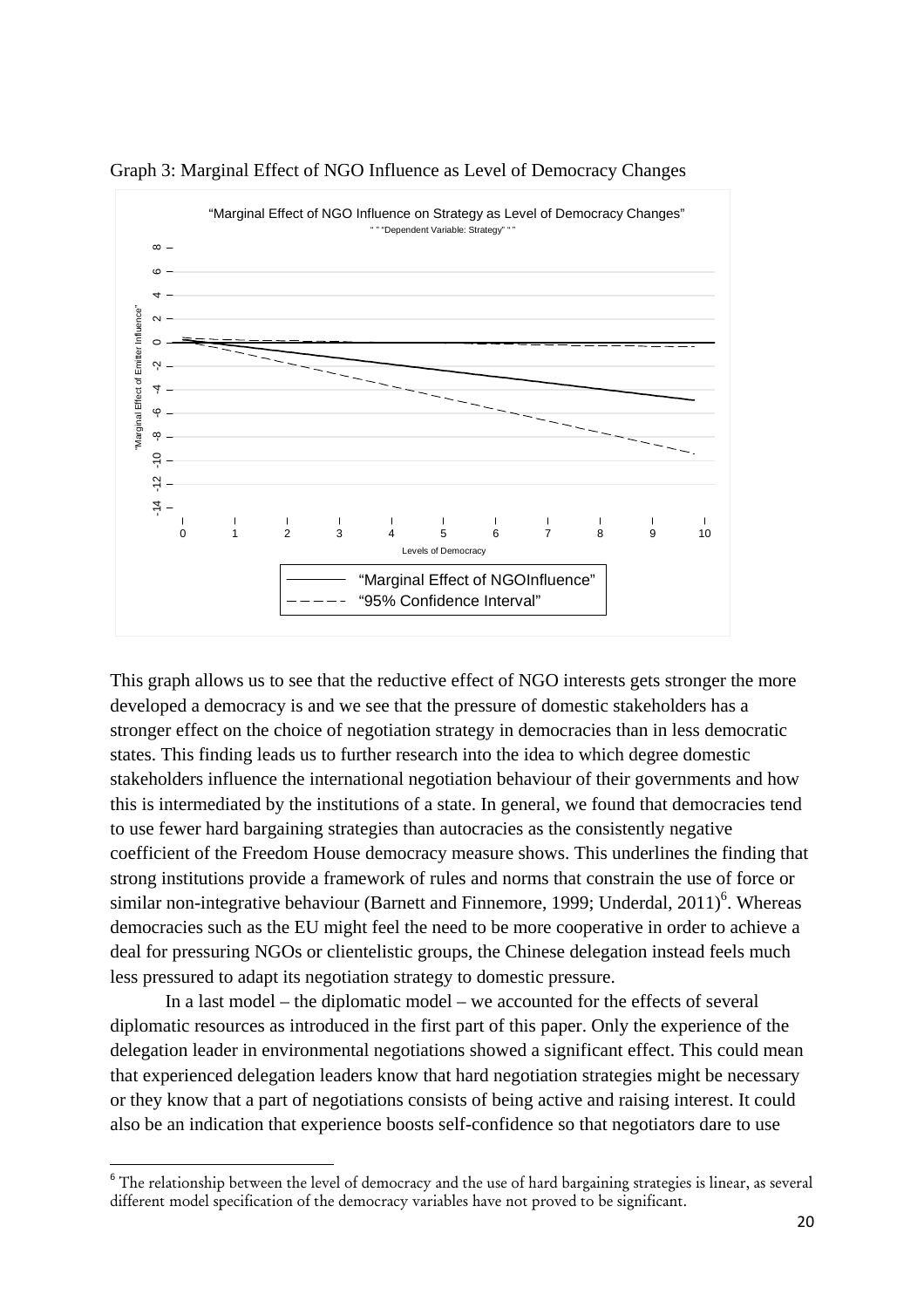hard strategies since they know the processes best. Alternatively, experienced environmental diplomats might be stuck in their roles and not motivated to develop value-creating strategies confirming Lawrence Susskind's (1994) claim that the organization of environmental negotiations encourages distributive bargaining behaviour due to long delays. Apparently, the choice of strategies is not only a form of foreign policy as continuation of domestic structural interests but depends also on more fine-grained diplomatic considerations and experiences of the respective delegations.

### **Conclusion**

. In general, one has to concede that the size of coefficients, as well as the variance explained as measure with  $R<sup>2</sup>$  are rather small so that a lot still leaves to be explained. Considering the complexity of negotiations and the number of factors influencing the choices governments have to take in complex decision-making situations, this should not amaze. Certainly, our approach suffers – as many other quantitative studies – from the shortcoming that behavior is measured too crudely and only at one point in time. As Pruitt (2002) correctly points out considering strategies at several stages in the negotiations would allow for controlling whether a government changes its strategy by starting tough followed by yielding. This strategy is considered to be quite successful in contrast to a soft strategy throughout the process (Rubin and Brown, 1975). Both strategies can be necessary and sensible in negotiations since negotiators first have to compete due to their differing preferences, but if they are really interested in finding an agreement they have to yield at some point later in the bargaining procedure. Quite possibly we have interviewed the delegations too early in order to account for such strategy changes, however this is partly owed to the limitations of such a research project. Our interview partners confirmed this when they pointed out the tactic "exchanging concessions for mutual benefit" would only be later used. This also highlights that bargaining tactics are also chosen as reaction to the behaviour of others. Follow-up studies of this research should take up this question and question how often the strategies changed and were mixed. Recent research suggests that mixed strategies seem to reap the biggest benefits in international negotiations (Odell, 2000)

Furthermore, we have to concede that negotiations are extremely difficult to investigate since it can be beneficial not to disclose preferences and strategies openly. Nevertheless, we tried our best to get as good data as possible by ensuring anonymity and the purely scientific purpose to our interviewers. By trying to overcome the drawbacks of some existing negotiation studies which only look at one case in great detail, we have to take into account with our quantitative approach that we missed some details.

Yet this approach in which we studied 58 delegations allowed a more systematic analysis of the various reasons which lead to a certain negotiation behaviour and use of diplomatic resources and activities. It contributes to a new research area in which negotiation strategies in various international settings such as the EU (Dür and Mateo, 2010) are measured on a quantitative basis in order to find more general patterns in contrast to the more frequent, insightful case studies which make it necessarily harder to generalize. We found that hard and soft negotiation strategies are actually not as exclusive as they are usually portrayed in the literature. They are rather negotiation styles which lie on the same underlying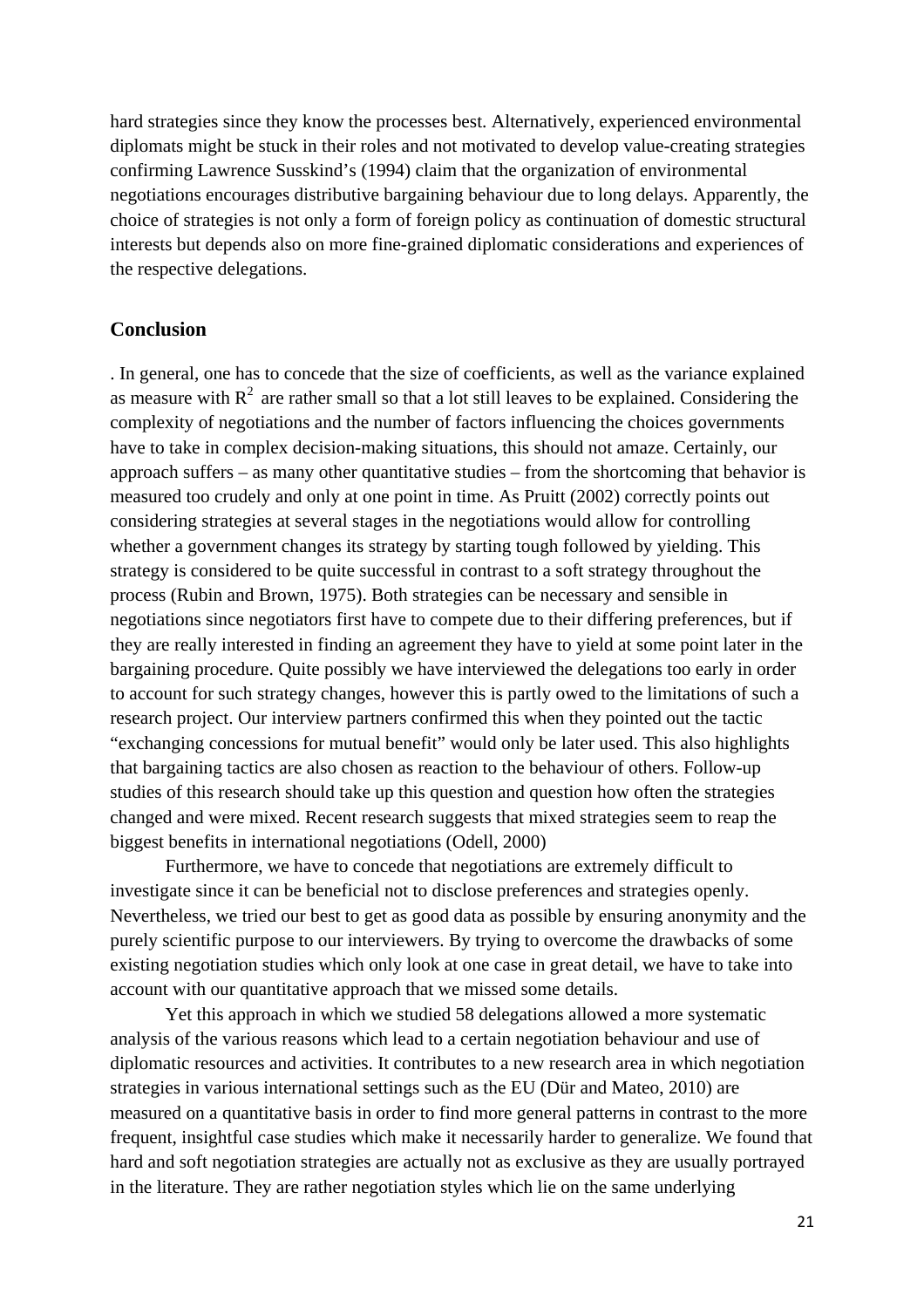dimension where the hard negotiations are the most extreme form used by rather economically powerful states. A remarkable and new finding is the relationship between the democratic level of a state and its negotiation behaviour. The more democratic countries, the less they use hard bargaining strategies. This also means that they reduce hard strategies even more when they are faced with domestic pressure be it from NGOs or greenhouse gas emitter interests, most likely in the fear to endanger a compromise. Being accountable to domestic stakeholders and the public means that they rather go home with any compromise than no agreement at all. Further research in particular with case studies (see e.g. the case studies on India, Russia and the AOSIS countries will demonstrate this effect more extensively and will help to understand the negotiation behaviour of states.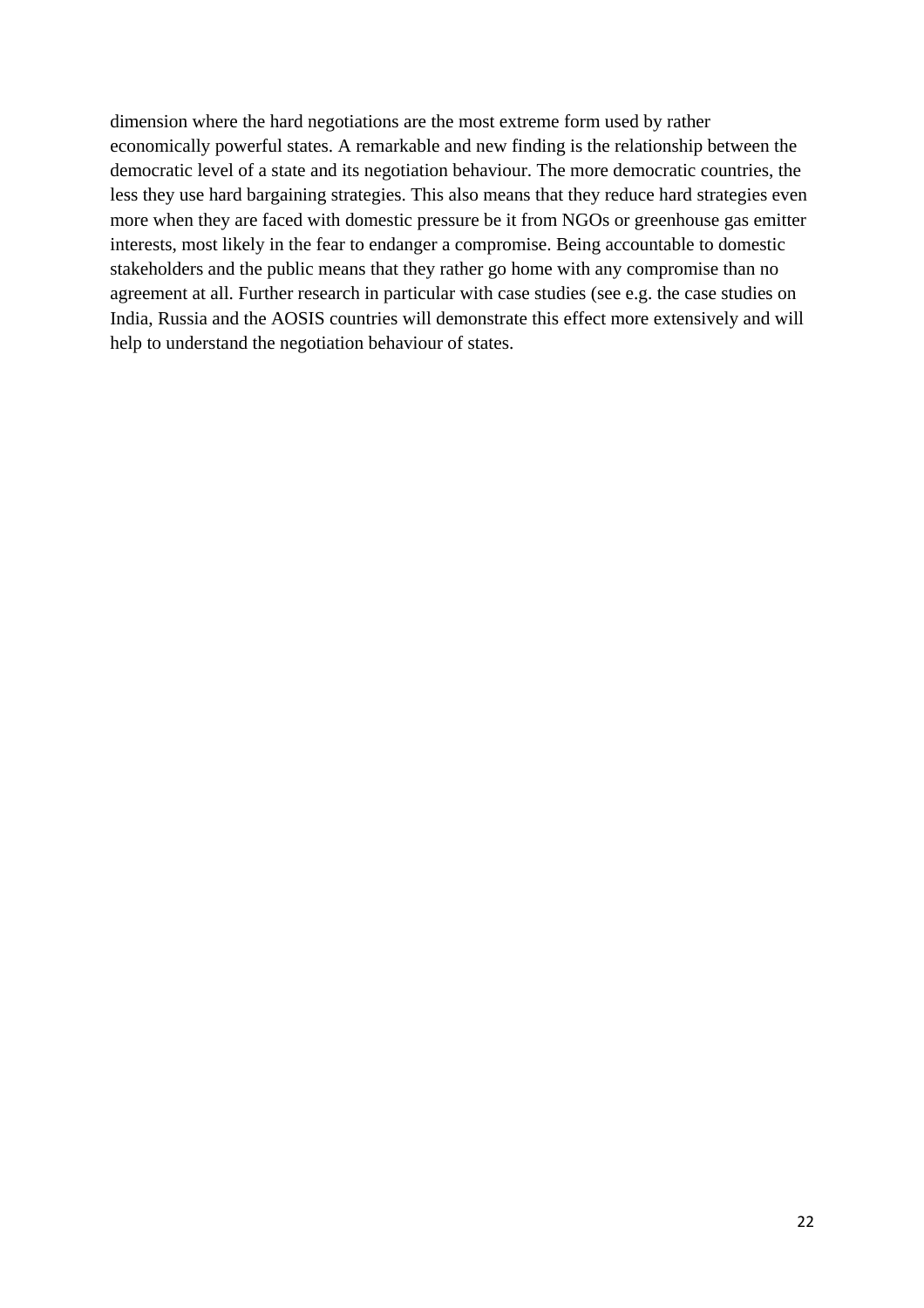# **Appendix : Table A1 List of used variables**

|                                                                                                                                                                                                                       |     |          | Standard  |                  |                |
|-----------------------------------------------------------------------------------------------------------------------------------------------------------------------------------------------------------------------|-----|----------|-----------|------------------|----------------|
|                                                                                                                                                                                                                       | n   | Mean     | Deviation | Min              | Max            |
| Years of diplomatic experience in negotiations                                                                                                                                                                        | 48  | 13.85    | 8.84      | $\mathbf{0}$     | 40             |
| Years of diplomatic experience in environmental negotiations<br>Diversity of Delegation ( $1 =$ one third party representative (NGO,<br>business, media or research) is represented, $4=$ all foursorts of actors are | 51  | 8.63     | 6.88      | $\mathbf{0}$     | 30             |
| represented)                                                                                                                                                                                                          | 58  | 1.76     | 1.35      | $\mathbf{0}$     | $\overline{4}$ |
| Delegation size in Copenhagen meeting, coded from participant list                                                                                                                                                    | 194 | 53.90    | 74.63     | 2                | 526            |
| Frequency of Organising Side Events (1 = very rarely to $7$ = very often)<br>Frequency of Commissioning Additional Research (1= very rarely,                                                                          | 57  | 6.19     | 2.09      | $\mathbf{0}$     | 9              |
| $8 = often$ )                                                                                                                                                                                                         | 57  | 5.51     | 2.33      | $\mathbf{1}$     | 9              |
| Number of interventions in UNFCCC from Dec. 2009 to Dec. 2010                                                                                                                                                         | 201 | 29.72    | 71.84     | $\mathbf{0}$     | 540            |
| Hard Negotiation Strategy ( $1 =$ very rarely, $8 =$ very often)                                                                                                                                                      | 58  | 2.94     | 1.64      | $\boldsymbol{0}$ | 8              |
| Soft Negotiation Strategy (1=very rarely, $8$ = very often)                                                                                                                                                           | 58  | 4.61     | 1.84      | $\boldsymbol{0}$ | 8              |
| Log of nominal GDP 2009                                                                                                                                                                                               | 175 | 24.04    | 2.48      | 18.67            | 30.43          |
| GDP per capita, PPP (current international \$)                                                                                                                                                                        | 179 | 13616.48 | 15699.01  | 319.14           | 91378.73       |
| Oil, gas, coal rents (% of GDP)                                                                                                                                                                                       | 58  | 3.45     | 6.21      | 0.00             | 24.83          |
| Fraction of global CO2 emissions<br>Vulnerability of the country $(0 = \text{Benefits from climate change})$                                                                                                          | 56  | 1.33     | 4.03      | $\boldsymbol{0}$ | 23.55          |
| conceivable; $100 =$ Extreme Risk)                                                                                                                                                                                    | 57  | 67.51    | 21.09     | 17.5             | 100            |
| Climate change vulnerability, EVI index                                                                                                                                                                               | 198 | 3.44     | 0.76      | 1.67             | 5.5            |
| Democracy (Freedom House/Polity)<br>Influence of domestic public opinion on delegation's negotiation position                                                                                                         | 160 | 6.05     | 3.16      | $\boldsymbol{0}$ | 10             |
| $(1=$ very low, $9=$ very high)<br>Influence of domestic environmental groups on delegation's negotiation                                                                                                             | 54  | 5.39     | 1.86      | $\mathbf{1}$     | 9              |
| position (1= very low, 9 = very high)<br>Influence of domestic greenhouse gas emitters on delegation's                                                                                                                | 55  | 5.58     | 1.95      | 1                | 9              |
| negotiation position (1= very low, 9 = very high)                                                                                                                                                                     | 56  | 4.05     | 2.34      | 1                | 9              |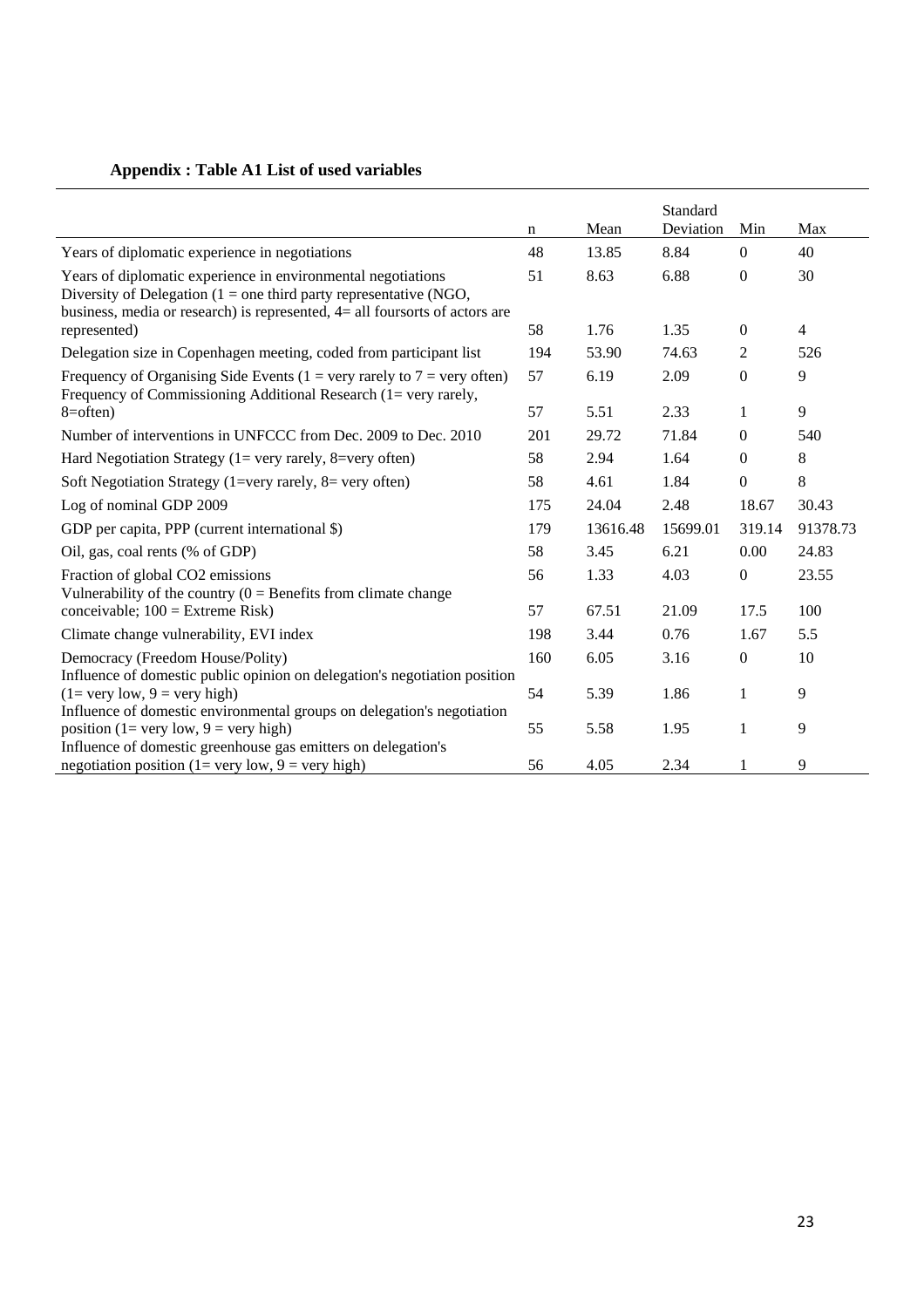### **References**

- Alesina, A., Drazen, A., 1991, 'Why are Stabilizations Delayed', *The American Economic Review*  81(5), 1170-1188.
- Axelrod, R., 1984, *The Evolution of Cooperation*, New York, Basic Books.
- Bailer, S., 2004, 'Bargaining Success in the European Union', *European Union Politics* 5(1), 99-123.
- Bailer, S., 2010, 'What Factors Determine Bargaining Power in the EU? ', *Journal of European Public Policy* 17(5), 743-752.
- Bang, G., Heggelund, G., Vevatne, J. 2005. *Shifting Strategies in the Global Climate Change Negotiations. A Strategie Cooperation Project, Alternatives to The Kyoto Protocal*.Unpublished manuscript, Oslo.
- Barnett, M. N., Finnemore, M., 1999, 'The Politics, Power, and Pathologies of International Organization', *International Organization* 53(4), 699-732.
- Barry, B., Friedman, R., 1998, 'Bargainer characteristics in distributive and integrative negotiation', *Journal of Personality and Social Psychology* 74(2), 345-359.
- Bayard, T. O., Elliott, K. A., 1994, *Reciprocity and retaliation in US trade policy*, Institute for International Economics Washington, DC.
- Benton, A. A., Druckman, D., 1973, 'Salient Solutions and the Bargaining Behavior of Representatives and Nonrepresentatives', *International Journal of Group Tensions* 3, 28-29.
- Betsill, M. M., Corell, E., 2001, 'NGO Influence in International Environmental Negotiations: A Framework of Analysis', *Global Environmental Politics* 1(4), 65-85.
- Bjoerkdahl, A., 2008, 'Norm Advocacy: A Small State Strategy to Influence the EU', *Journal of European Public Policy* 15(1), 135-154.
- Black, D., 1948, 'On the Rationale of Group Decision-Making', *The Journal of Political Economy*  56(1), 23-34.
- Böhmelt, T. 2011. *Emerging Global Governance? The Incentives of States to Allow Civil Society Participation in International Negotiations*.Unpublished manuscript, Zurich.
- Bryner, G., 2008, 'Failure and Opportunity: Environmental Groups in US Climate Change Policy', *Environmental Politics* 17(2), 319-336.
- Carnevale, P. J., Pruitt, D. G., 1992, 'Negotiation and Mediation', *Annual Review of Psychology* 43, 531-582.
- Castro, P., Hörnlein, L., Michaelowa, K., 2011, 'Path Dependence of Negotiation Structures in International Organizations: The Impact of Annex 1 Membership on Discussions within the UNFCCC', *CIS Working Paper Series*.
- De Bièvre, D., Dür, A., 2005, 'Constituency Interests and Delegation in European and American Trade Policy', *Comparative Political Studies* 38(10), 851-866.
- Dimitrov, R. S., 2010, 'Inside UN Climate Change Negotiations: The Copenhagen Conference', *Review of Policy Research* 27(6), 795-821.
- Dolsak, N., 2001, 'Mitigating Global Climate Change: Why Are Some Countries More Committed than Others?', *Policy Studies Journal* 29(3), 414-436.
- Druckman, D., 1968, 'Prenegotiation Experience and dyadic conflict resolution in a bargaining situation', *Journal of Experimental Social Psychology* 4, 367-383.
- Druckman, D., 1994, 'Determints of Compromising Behavior in Negotiation', *Journal of Conflict Resolution* 38(3), 507-556.
- Dür, A., Mateo, G., 2008, *The Choice of Bargaining Tactics in the European Union: Power, Preferences, and Culture*. Paper presented at the Negotiation Theory and the EU: The State of the Art, 14-15 November 2008, University College Dublin
- Dür, A., Mateo, G., 2010, 'Choosing a bargaining strategy in EU negotiations: power, preferences, and culture', *Journal of European Public Policy* 17(5), 680-693.
- Dür, A., Matteo, G., 2009, 'Power and Bargaining Tactics: The Negotiations on the EU's Financial Perspective, 2007-2013', *Journal of Common Market Studies* 48(3), 557-578.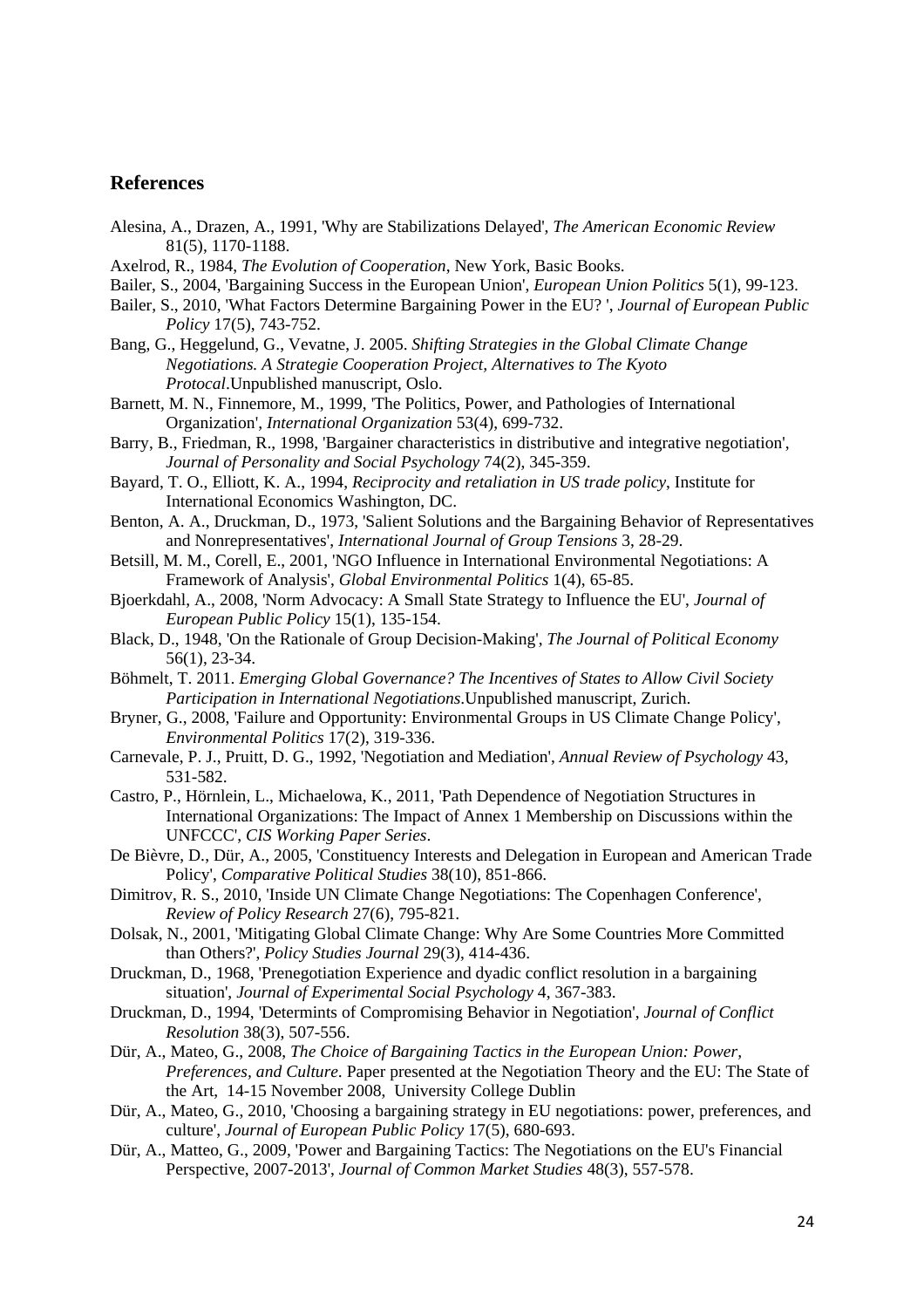- Elgström, O., Jönsson, C., 2000, 'Negotiation in the European Union: bargaining or problem-solving?', *Journal of European Public Policy* 7(5), 684-704.
- Elms, D., 2006, 'How Bargaining Alters Outcomes: Bilateral Trade Negotiations and Bargaining Strategies', *International Negotiation* 11, 399-429.
- Fearon, J. D., 1994, 'Domestic Political Audiences and the Escalation of International Disputes', *American Political Science Review* 88(3), 577-592.
- Fisher, R., William Ury, Bruce Patton, 1991, Negotiation Power: Ingredients in an Ability to Influence the Other Side. In: L. Hall (ed.), *Negotiation. Strategies for Mutual Gain. The Basic Seminar of the Harvard Program on Negotiation* (Newbury Park, London, New Delhi, Sage Publications.
- Grossman, G., Helpman, E., 1996, 'Electoral competition and special interest politics', *The Review of Economic Studies* 63, 265-286.
- Grundig, F., 2009, 'Political strategy and climate policy: a rational choice perspective', *Environmental Politics* 18(5), 747-764.
- Gupta, J., 2000, *On behalf of my delegation,...: a survival guide for developing country climate negotiators*, Centre for Sustainable Development for Americas, Washington, WA, US.
- Habeeb, W. M., 1988, *Power and Tactics in International Negotiations*, Baltimore, The Johns Hopkins University Press.
- Harrison, K., 2007, 'The road not taken: Climate change policy in Canada and the United States', *Global Environmental Politics* 7(4), 92-117.
- Harrison, K., McIntosh Sundstrom, L., 2007, 'The comparative politics of climate change', *Global Environmental Politics* 7(4), 1-18.
- Hiroi, T., 2008, 'The Dynamics of Lawmaking in a Bicameral Legislature', *Comparative Political Studies* 41(12), 1583-1606
- Hjerpe, M., Linnér, B.-O., 2010, 'Functions of COP side-events in climate change governance', *Climate Policy* 10, 167-180.
- Hopmann, P. T., 1996, *The negotiation process and the resolution of international conflicts*, Columbia, University of South Carolina Press.
- Hovi, J., 1998, *Games, Threats and Treaties*, London, Washington, Pinter.
- Iida, K., 1993, 'When and How Do Domestic Constraints Matter? Two-Level Games with Uncertainty', *Journal of Conflict Resolution* 37(3), 403-426.
- Inglehart, R., 1977, *The Silent Revolution. Changing Values and Political Styles Among Western Publics*, New Jersey, Princeton University Press.
- Inglehart, R., Welzel, C., 2005, *Modernization, Cultural Change, and Democracy. The Human Development Sequence*, Cambridge, Cambridge University Press.
- Jönsson, C., 2002, Cognitive Theory. In: V. A. Kremenyuk (ed.), *International Negotiation. Analysis, Approaches, Issues* (San Francisco, Jossey-Bass, 270-287.
- Kersten, G. E., 2001, 'Modeling Distributive and Integrative Negotiations. Review and Revised Characterization', *Group Decision and Negotiation* 10, 493-514.
- Kremenyuk, V. A., 2002, *International Negotiation. Analysis, Approaches, Issues*, San Francisco, Jossey-Bass.
- Lax, D. A., Sebenius, J. K., 1986, *The Manager as Negotiator*, New York, Free Press.
- Magee, S., Brock, W., Young, L., 1989, *Black hole tariffs and endogenous policy theory: Political economy in general equilibrium*, Cambridge, Cambridge University Press.
- Matthews, S. A., 1989, 'Veto Threats: Rhetoric in a Bargaining Game', *The Quarterly Journal of Economics* 104, 348-369.
- McKibben, H. E., 2011, 'The Effects of Bargaining Structures on State Bargaining Strategies"', *Working Paper*
- Milner, H. V., Rosendorff, P., 1996, 'Trade Negotiations, Information and Domestic Politics: The Role of Domestic Groups', *Economics and Politics* 8(2), 145-189.
- Milner, H. V., Rosendorff, P. B., 1997, 'Democratic Politic and International Trade Negotiations. Elections and Divided Government as Constraints on Trade Liberalization', *Journal of Conflict Resolution* 41(1), 117-146.
- Mo, J., 1995, 'Domestic Institutions and International Bargaining: The Role of Agent Veto in Two-Level Games', *American Political Science Review* 89(4), 914-924.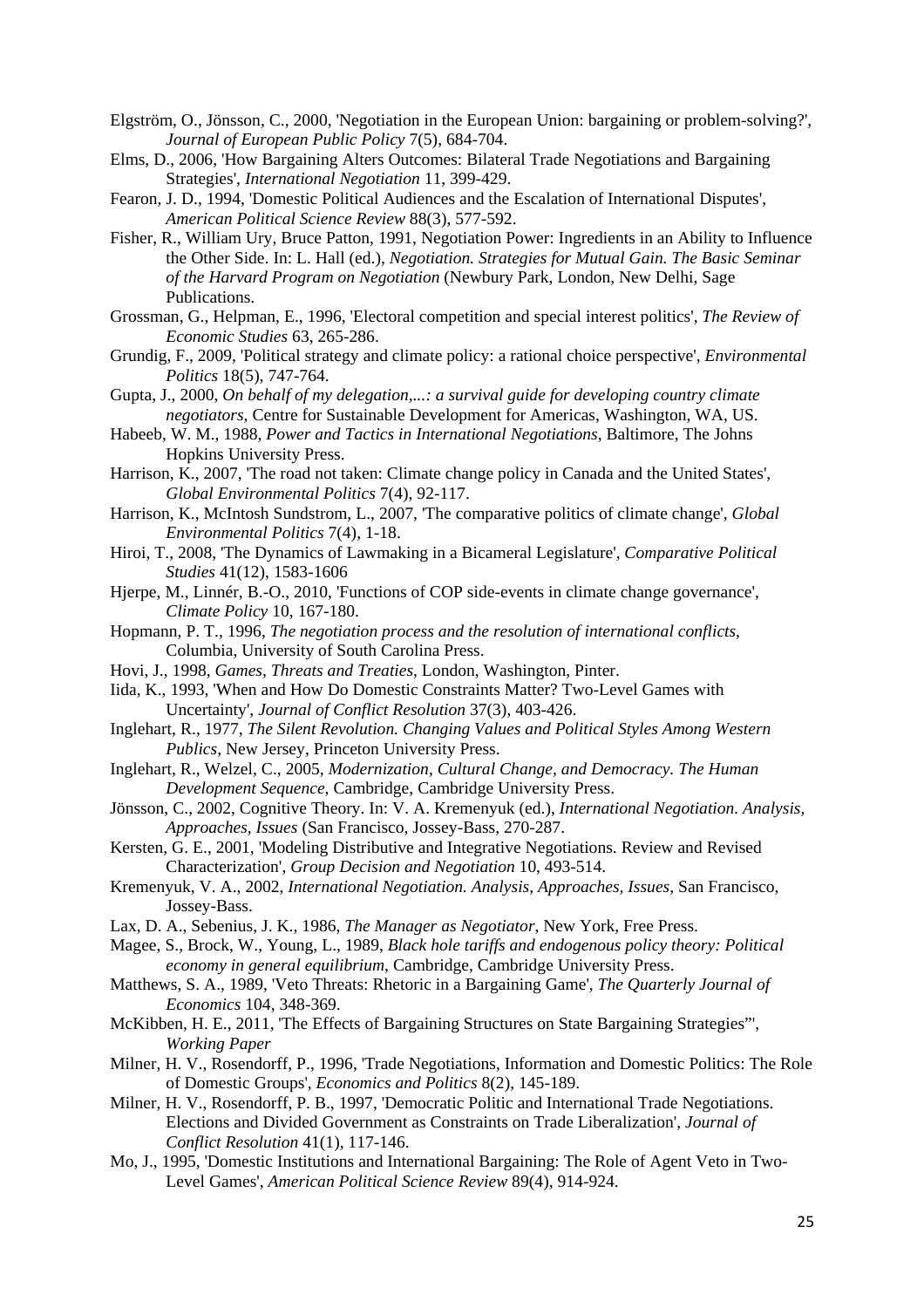- Moravcsik, A., 1997, 'Taking Preferences Seriously: A Liberal Theory of International Politics', *International Organization* 51(4), 513-553.
- Moravcsik, A., 1998, *The Choice for Europe*, Ithaca, Cornell University Press.
- Morris, M., Larrick, R., Su, S., 1999, 'Misperceiving negotiation counterparts: When situationally determined bargaining behaviors are attributed to personality traits', *Journal of Personality and Social Psychology* 77(1), 52-67.
- Murnighan, J. K., 1992, *Bargaining Games. A new Approach to Strategic Thinking in Negotiations*, New York, William Morrow and Company, Inc.
- Muthoo, A., 1999, *Bargaining Theory with Applications*, Cambridge, Cambridge University Press.
- Narlikar, A., Odell, J. S., 2006, The strict distributive strategy for a bargaining coalition: the Like Minded Group in the World Trade Organization 1998-2001. In: J. S. Odell (ed.), *Negotiating Trade: Developing Countries in the WTO and NAFTA* (Cambridge Cambridge University Press 115-144.
- Newell, P., 2002, *Climate for Change. Non-state Actors and the Global Politics of the Greenhouse*, Cambridge, New York, Cambridge University Press.
- Newell, P., Patterson, M., 1998, 'A Climate for Business: Globale Warming, the State and Capital', *Review of International Political Economy* 5(4), 679-703.
- Odell, J., 2000, *Negotiating the World Economy*, Ithaca, New York, Cornell University Press.
- Odell, J., 2011, Negotiation and Bargaining. In: W. Carlsnaes, T. Risse & B. A. Simmons (eds.), *Handbook of International Relations* (2 ed.
- Odell, J. S., 2006, *Negotiating Trade: Developing countries in the WTO and NAFTA*, Cambridge University Press.
- Olson, M., 1968, *Die Logik des kollektiven Handelns*, Tübingen, Mohr-Siebeck.
- Panke, D., 2011, 'Explaining Differences in the Shaping Effectiveness. Why Some States are More Effective in Making Their Voices Heard in International Negotiations', *Comparative European Politics* in press.
- Peltzman, S., 1984, 'Constituent interest and congressional voting', *The Journal of Law and Economics*  27.
- Pruitt, D. G., 1983, 'Strategic Choice in Negotiation', *American Behavioral Scientist* 27(2), 167-194.
- Pruitt, D. G., 2002, Strategy in Negotiation. In: V. A. Kremenyuk (ed.), *International Negotiation. Analysis, Approaches, Issues* (San Francisco, Jossey-Bass, 85-96.
- Putnam, R. D., 1988, 'Diplomacy and domestic politics: The logic of two-level games', *International Organization* 42(3), 427-460.
- Raiffa, H., 1982, *The Art and Science of Negotiation*, Cambridge, Massachusetts and London, England, Harvard University Press.
- Raustiala, K., 2001, Nonstate Actors in the Global Climate Regime. In: U. Luterbacher & D. F. Sprinz (eds.), *International Relations and Global Climate Change* (MIT Press, 95-117.
- Risse, T., 2000, 'Let's Argue! Communicative Action in World Politics', *International Organization*  54(1), 1-39.
- Rubin, J. Z., 2002a, The Actors in Negotiation. In: V. A. Kremenyuk (ed.), *International Negotiation. Analysis, Approaches, Issues* (San Francisco, Jossey-Bass, 97-109.
- Rubin, J. Z., 2002b, Psychological Approach. In: V. A. Kremenyuk (ed.), *International Negotiation. Analysis, Approaches, Issues* (San Francisco, Oxford, Jossey-Bass Inc., 216-228.
- Rubin, J. Z., Brown, B. R., 1975, *The Social Psychology of Bargaining and Negotiation*, New York, San Francisco, London, Academic Press.
- Schelling, T. C., 1960, *The Strategy of Conflict*, Cambridge, Harvard University Press.
- Schneider, C. J., 2009, 'Weak States and Institutionalized Bargaining Power in International Organizations', *International Studies Quarterly* 55(2), 331-355.
- Schultz, K. A., 1999, 'Do democratic institutions constrain or inform? Contrasting two institutional perspectives on democracy and war', *International Organization* 53(2), 233-266.
- SOPAC, S. P. A. G. C., 2010, 'Environmental Vulnerability Index (EVI) ', *http://www.vulnerabilityindex.net/EVI\_Country\_Profiles.htm*, accessed 12/12/2010.
- Susskind, L., 1994, *Environmental diplomacy: negotiating more effective global agreements*, Oxford University Press, USA.
- Tarar, A., 2001, 'International Bargaining with Two-Sided Domestic Constraints', *Journal of Conflict Resolution* 45(3), 320-340.